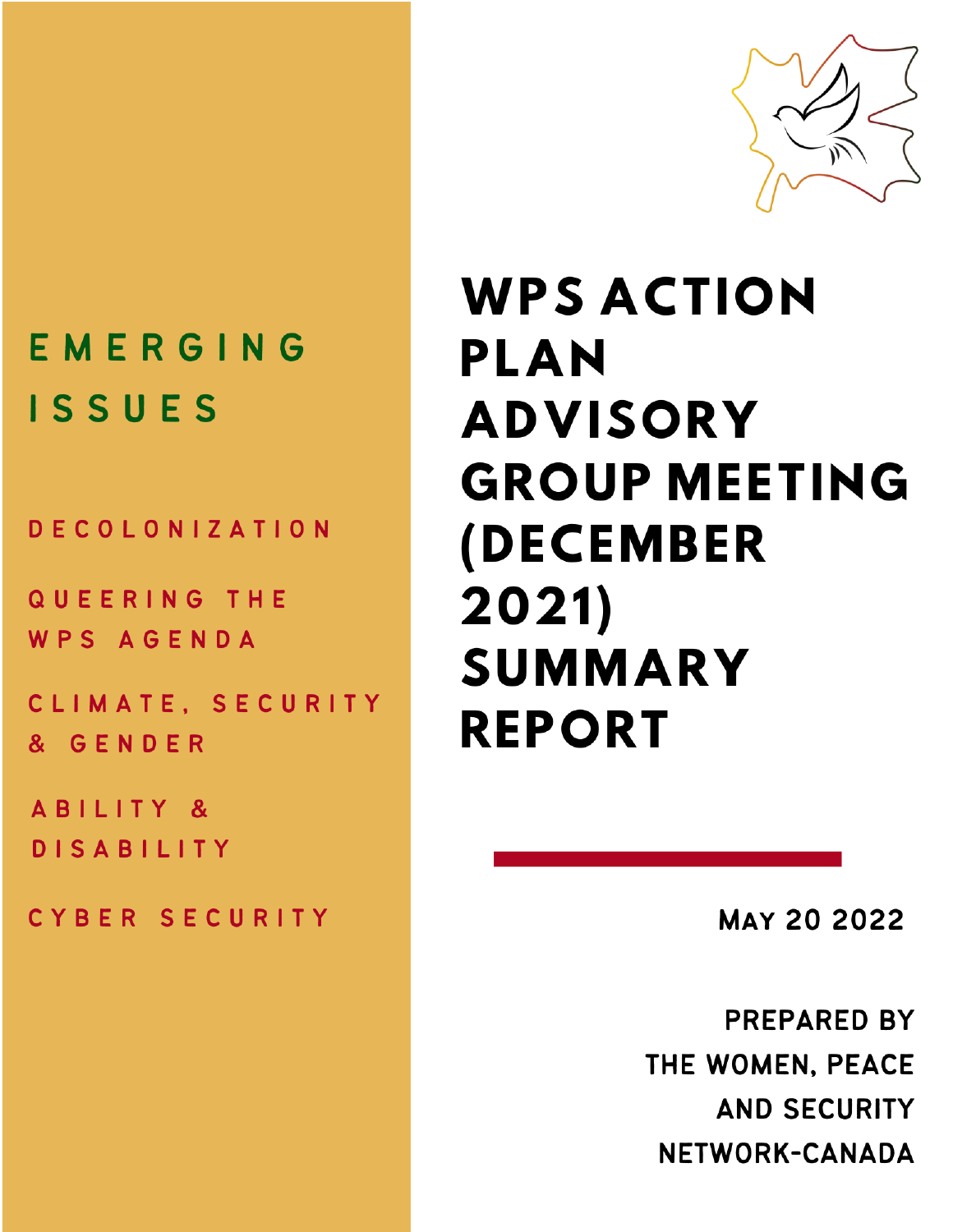Thank you to all the meeting participants, especially to our discussion leaders and those who chaired discussion groups and took notes.

*Queering the WPS Agenda* Discussion leader: Gwen Temmel Moderator: Jo Rodrigues Note taker: Méliné Svadjian

*Climate, Security, and Gender* Discussion leader: Sara Rose-Carswell Moderator: Laura Sewell Note taker: Ambika Varma

*Decolonizing the WPS Agenda* Discussion leader: Daniel Canough Moderator: Diana Sarosi Note taker: Panthea Pourmalek

*Ability, Disability, and the WPS Agenda* Discussion leader: Susan Bazilli and Meenu Sikand Moderator: Elinor McNamee Note taker: Brittany Potvin

*Cyber Security and the WPS Agenda* Discussion leader: Allison Pytlak Moderator: Elin Miller Note taker: Sarah Wazzi-Moukahal

This report has been reviewed by Government of Canada officials working on CNAP implementation.

Report editors: Monique Cuillerier and Beth Woroniuk

Layout: Monique Cuillerier



© 2022, Women, Peace and Security Network-Canada. [wpsn-canada.org](http://wpsn-canada.org/)

The WPSN-C gratefully acknowledges the financial contribution from Global Affairs Canada that supports our active participation in the WPS Advisory Group.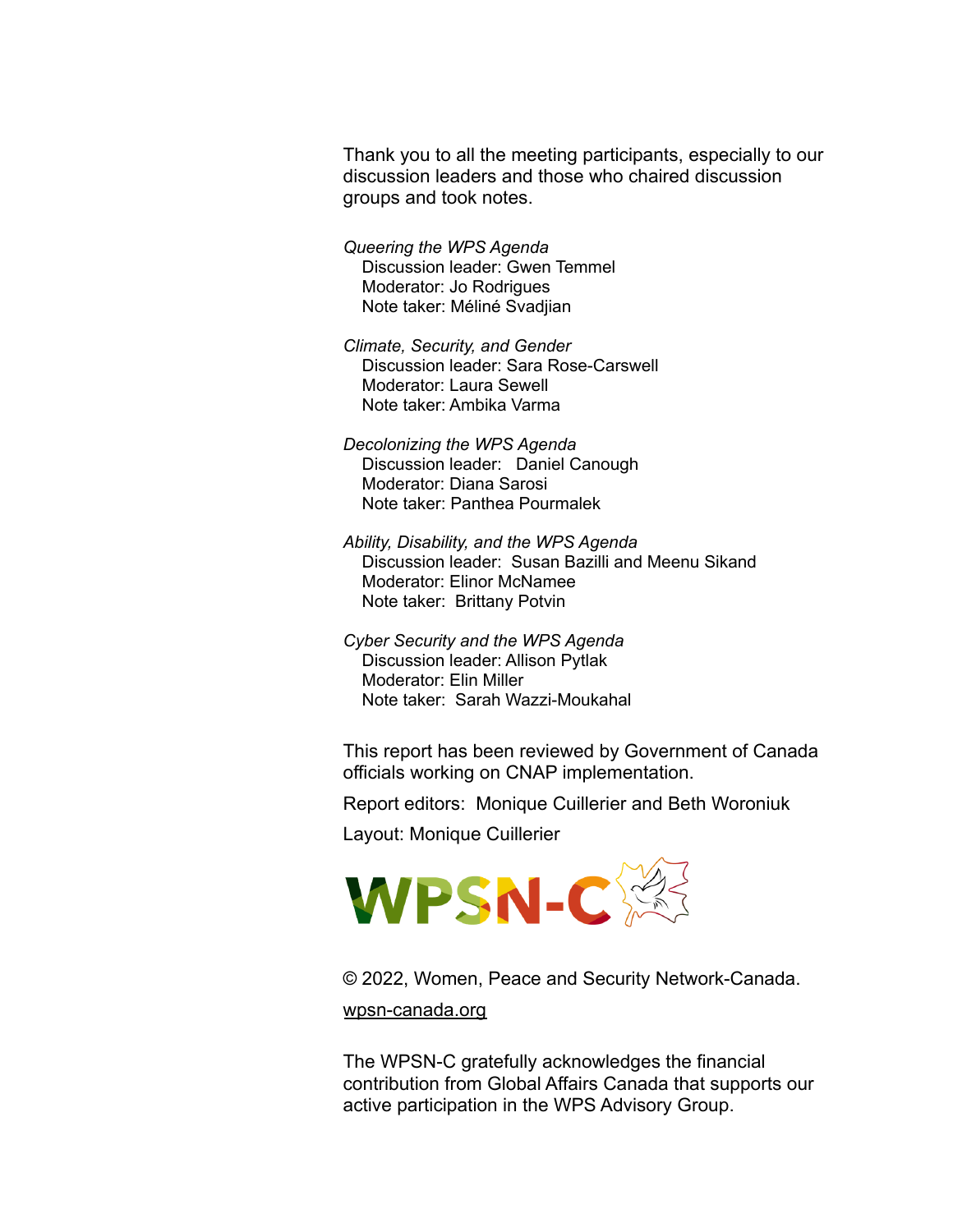## **Background**

Canada's current National Action Plan on Women, Peace and Security (WPS) (2017-2022) established the WPS (Women, Peace and Security) Advisory Group, co-chaired by PSOPs/GAC and the Women, Peace and Security Network-Canada  $(WPSN-C).<sup>1</sup>$ 

The WPS Advisory Group is to hold two general meetings each year: spring and fall. In addition 'special' meetings can be organized.

- September 2021: Regular meeting (discussing the 2019-2020 progress report)
- December 2020: Regular [meeting](https://wpsn-canada.org/wp-content/uploads/2021/05/WPS-Action-Plan-Advisory-Group-Meeting-Dec-2020-final.pdf) (focus on government implementing partners)
- November 2020: Special meeting on [disarmament](https://wpsn-canada.org/wp-content/uploads/2021/05/WPSA-Disarmament-Nov-Meeting-final-2.pdf)
- June 2020: Regular meeting focusing on five themes<sup>2</sup>
- January 2020: WPS and GBA+

This special meeting of the WPS Advisory Group focused on WPS 'emerging issues.' The objectives of the meeting were:

- Discuss and share information/approaches on issues/themes that are becoming part of the WPS agenda.
- Identify themes/questions for further discussion and elaboration during the CNAP 3 consultations.

The WPS Agenda continues to evolve. Since the adoption of the current CNAP in 2017, discussions of peace, security, rights, and gender equality have broadened and deepened. There are many issues currently under discussion that could be addressed by the next CNAP. This meeting offered an opportunity to advance some of these themes.

During the meeting, break out groups explored:

- Queering the WPS agenda
- Climate, security, and gender

<sup>&</sup>lt;sup>1</sup> The [WPSN-C](https://wpsn-canada.org/) has both organizational and individual members. It focuses on monitoring Canada's WPS commitments and supports exchange and learning among Canadians on WPS issues.

<sup>&</sup>lt;sup>2</sup> Supporting and protecting women peacebuilders; Programming and other forms of support for the WPS Agenda during COVID-19; Implementation of the UN Secretary General's Appeal for a global ceasefire; Peace and security in Canada: What does implementation of the WPS agenda look like at home?; Action Plan reporting and mid-term review: Strengths and areas for improvement.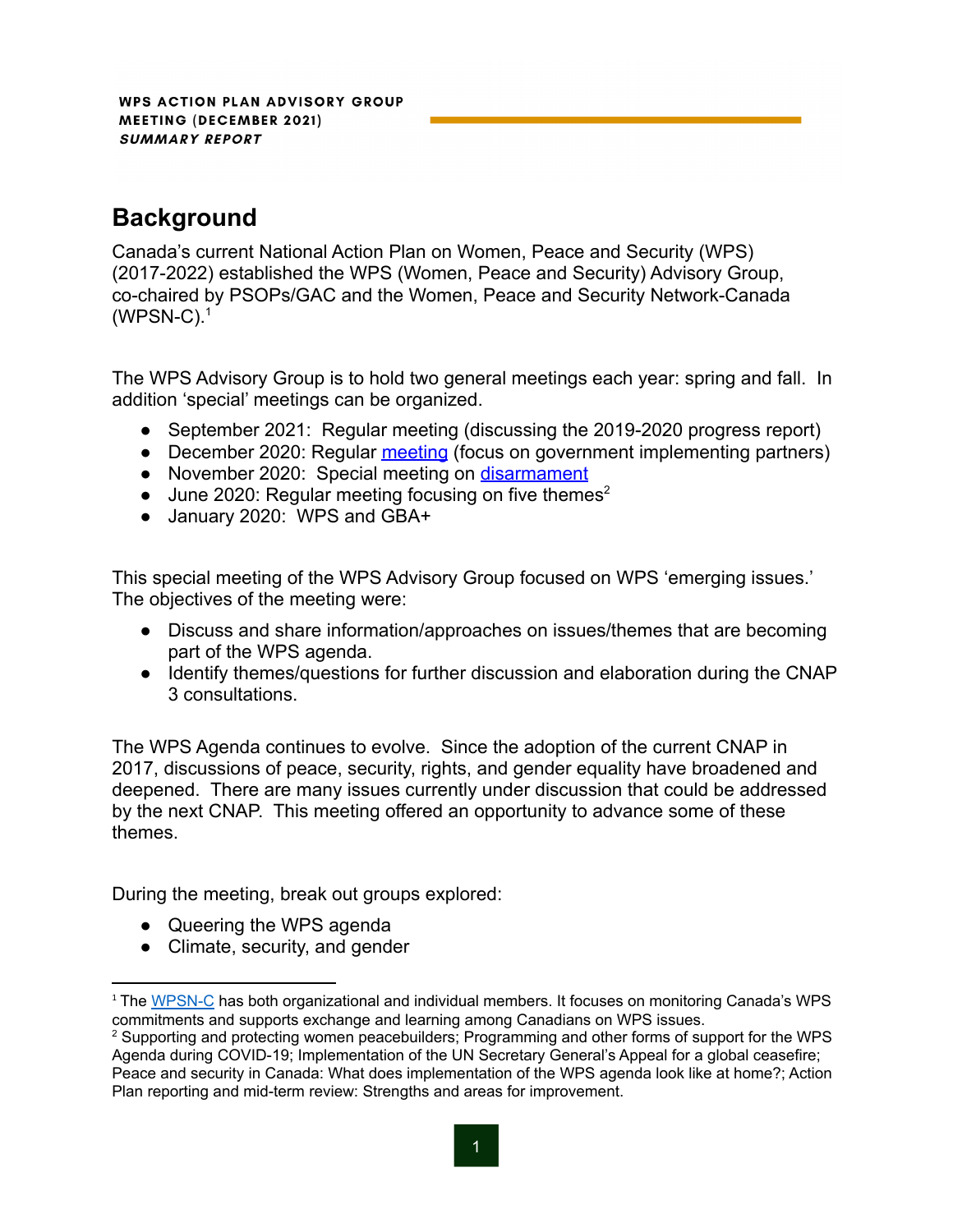- Decolonizing the WPS agenda from an Indigenous Canadian perspective
- Ability, disability, and the WPS agenda
- Cyber security

In the planning discussions, other relevant issues were suggested and organizers hope that these can be discussed at a later date. These include anti-racism/racial justice; youth, peace and security; and WPS and the 'anti-gender' movement.

The 63 participants included:

- WPS focal points from across CNAP implementing departments, and other staff
- Office of the Ambassador for WPS
- WPS Champions
- Representatives from Indigenous Organizations
- WPSN-C members (and other civil society representatives).

At the start of the meeting, participants were asked to identify where they worked/who they were representing. The results of the poll are presented below.

The goal of this report is to provide a flavour of the discussions rather than a comprehensive presentation of all the points that were raised.



(Figure 1: Responses by participants via Menti.com)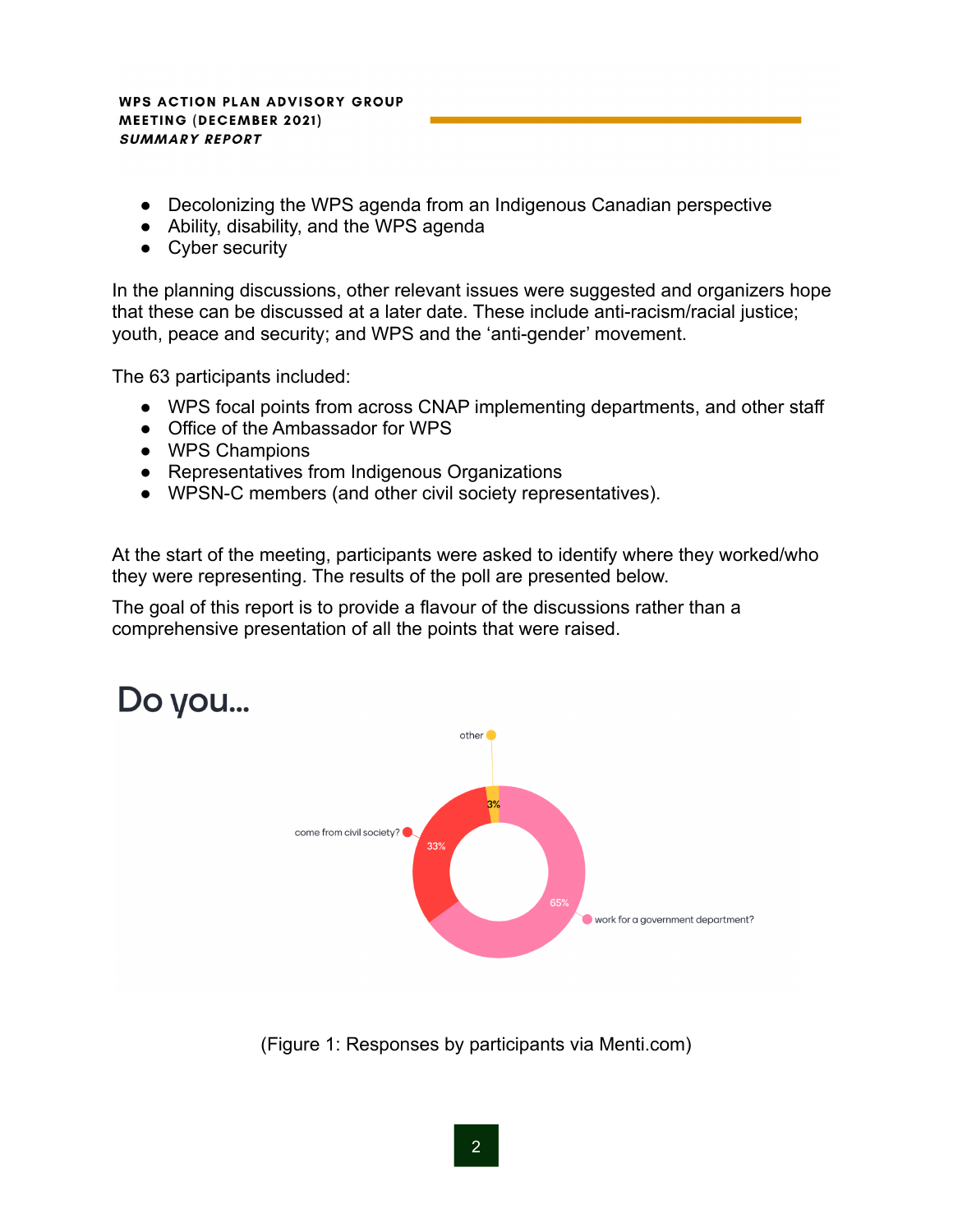### **Thematic group discussions**

The main focus of the meeting was breakout groups where participants had the opportunity to explore issues in more detail. Each group had a discussion leader who kicked off the session with a brief introduction and acted as a resource, as well as a moderator and a note taker. The focus was on sharing ideas and exchanging and raising questions for further exploration, rather than developing a consensus or a common position.

#### *1) Queering the WPS agenda*

Resource person, Gwen Temmel, highlighted a number of issues from the readings:

- The WPS agenda needs to address more equitable peace falls short on gender, ignoring trans and diverse gender backgrounds, leaving a binary framework.
- Military context tends to erase gender considerations.
- LGBTI human rights defenders are especially at risk during conflict.
- No resolutions explicitly reference LGBTI, so there is a need for the WPS agenda to push this issue forward.

Gwen also raised a number of additional points, noting that even though the WPS agenda is a response to marginalization, if the gender is seen as binary, then we have an incomplete picture of who is identified as a victim and cycles of violence are reinforced. It can be particularly difficult to address the '+' component of LGBTIQ+ .

Gwen noted that there are two issues that regularly arise for GAC:

- The topic of inclusive gender remains a huge challenge and there is often both defensiveness and fear. An emotional response is normal, however it's important to give space while recognizing the needs of all.
- While it is not easy to make inclusive policies, it begins at the individual level and will take time to shift.

Gwen offered three questions for discussion:

- What role can Canada play to ensure a more inclusive WPS agenda?
- What are the desired outcomes we are trying to achieve with sexual identity and inclusion in mind?
- What recommendations to better integrate LGBTIQ+ issues into CNAP 3?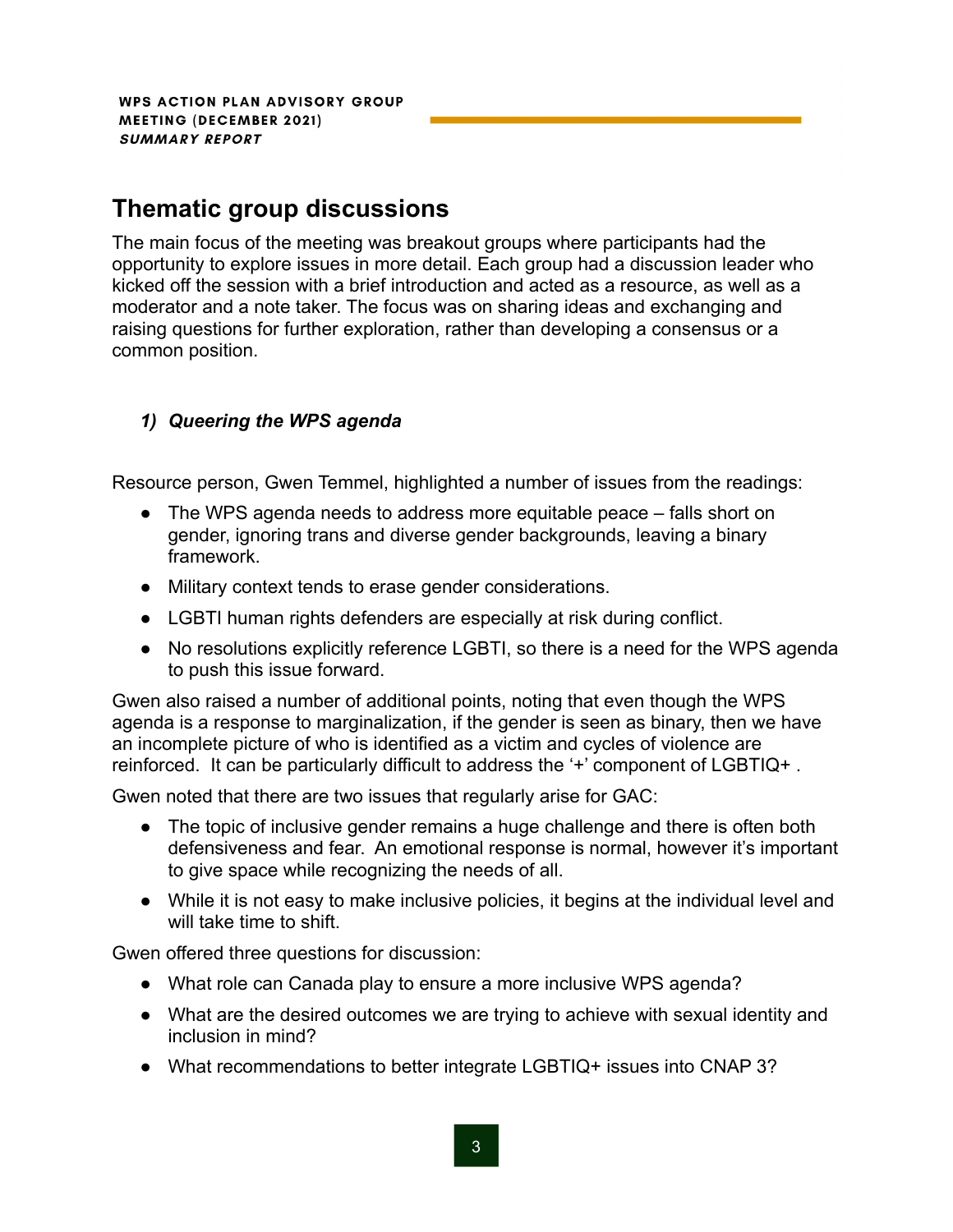The group discussion covered a wide range of issues and topics, including:

- We've heard internally and externally that there is hesitance to include queer theory / activism because not all countries are at the same stage.
- Line departments with responsibility for providing figures/data at the end of the year are often faced with the challenge of reporting on indicators. There is a need for a discussion to better understand what is realistically feasible to deliver on.
- To "queer WPS" in action, we'll need to leverage action plans and get departments to put meaningful elements into the next national action plan. This will help hold the government to movement on this agenda.
- We need to include practical considerations, such as how we fund projects in conflict-affected states. One thing we could do is not see LGBTIQ+ issues as separate, but rather explicitly part of and connected to WPS agenda. If there is a specific commitment in the CNAP to LGBTIQ+ issues, then we would have a reference to point to in order to justify the need to do this.
- One issue: how to provide protection while also not identifying LGBTQI+ people when this might be dangerous?
- The language used in WPS discussions generally and in the CNAP in particular is still very gendered and often defaults to a binary view of gender. Civil society has a lot of best practices we in government could use / learn from, as a way to be more inclusive.
- One question: to what extent should LGBTIQ+ be in the CNAP / WPS agenda versus having its own linked agenda? There is a risk of WPS becoming a 'catch all' because there is no other place where this policy language belongs. OR do we fully transition to a Gender, Peace and Security action plan?
- We have yet to tackle the question of HOW to include LGBTIQ+. These issues need focus and attention either way, so does it matter if they are together or separate? There are points for either side.
- We need to reflect on how we link various agendas together in a useful / meaningful way.
- If we don't explicitly include a queer perspective, we're probably doing harm as this results in re-victimization and marginalizes people.
- To get practical, we must do personal work.

#### **Suggested readings and resources**

● [The WPS Agenda and Its Implications for LGBTIQ People](https://outrightinternational.org/content/women-peace-and-security-agenda-and-its-implications-lgbtiq-people), Outright Action International, 2020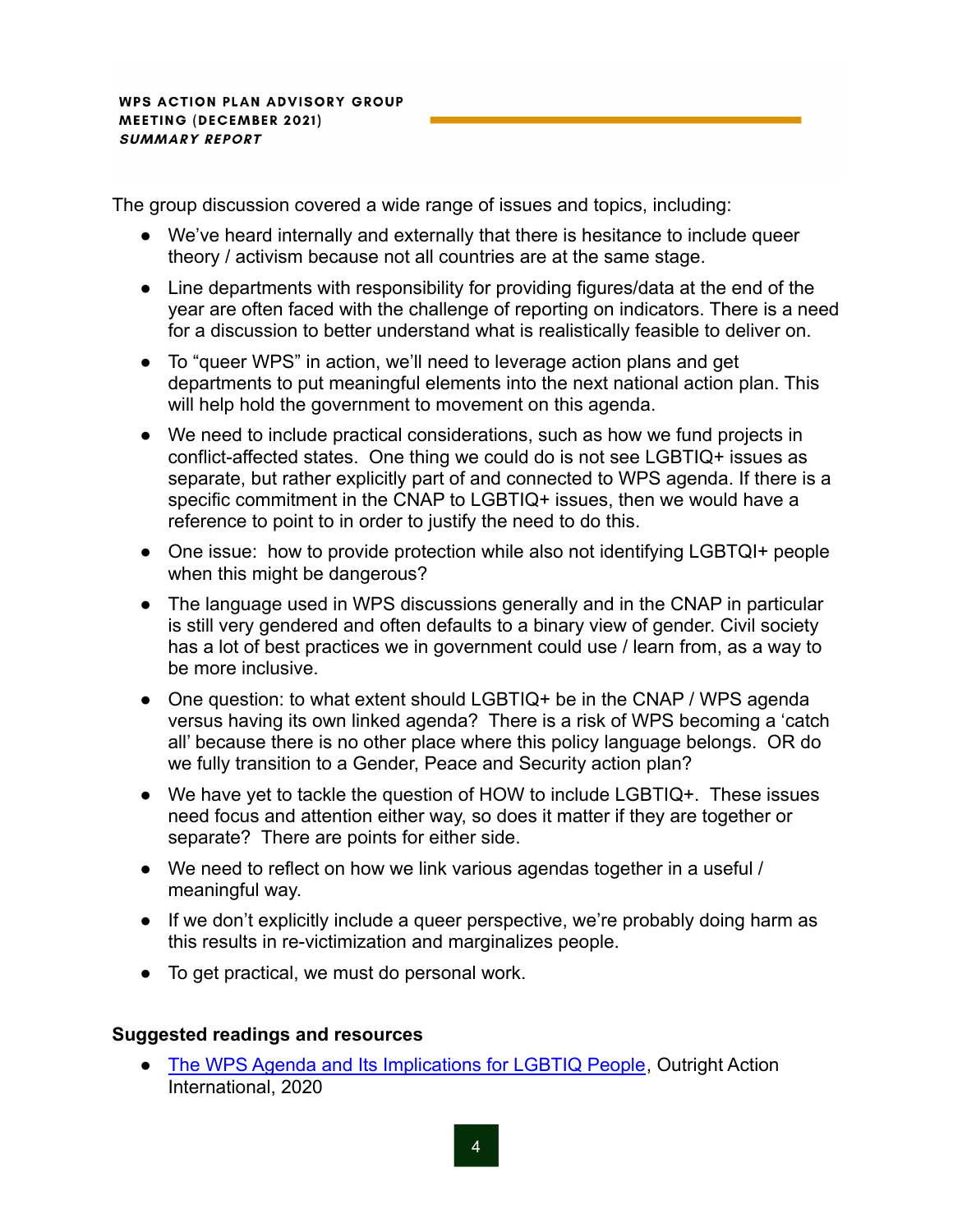- [The Future of LGBTQ Human Rights in the Women, Peace and Security Agenda,](https://theglobalobservatory.org/2019/07/the-future-of-lgbtq-human-rights-in-the-women-peace-and-security-agenda/) Jamie T. Hagen, IPI Global Observatory, July 2019
- *Why Canada Needs to be Intersectional: Inclusion of LGBTQ+ Folks in Women, Peace and Security Priorities*, by Alexandria Kazmerik in [Reflection on Canada's](https://wpsn-canada.org/wp-content/uploads/2021/03/WPSNC_CNAP-WPS-Gains-Gaps-Goals_March-2021-4.pdf) [National Action Plan on Women, Peace and Security: Gains, Gaps & Goals](https://wpsn-canada.org/wp-content/uploads/2021/03/WPSNC_CNAP-WPS-Gains-Gaps-Goals_March-2021-4.pdf) [\(March 2021\)](https://wpsn-canada.org/wp-content/uploads/2021/03/WPSNC_CNAP-WPS-Gains-Gaps-Goals_March-2021-4.pdf)
- For those in attendance from GoC departments, there are often internal opportunities to take workshops on the Positive Space Initiative to learn more about LGBTIQ2+ rights and inclusion, with reflections on bias, privilege and intersectionality.
- Public resources: [https://www.canada.ca/en/global-affairs/news/2019/02/canada-announces-new-f](https://www.canada.ca/en/global-affairs/news/2019/02/canada-announces-new-funds-in-support-of-lgbtq2-rights.html) [unds-in-support-of-lgbtq2-rights.html](https://www.canada.ca/en/global-affairs/news/2019/02/canada-announces-new-funds-in-support-of-lgbtq2-rights.html)
- [https://www.canada.ca/en/canadian-heritage/campaigns/free-to-be-me/about-lgbt](https://www.canada.ca/en/canadian-heritage/campaigns/free-to-be-me/about-lgbtq2-secretariat.html) [q2-secretariat.html](https://www.canada.ca/en/canadian-heritage/campaigns/free-to-be-me/about-lgbtq2-secretariat.html)
- [https://www.international.gc.ca/world-monde/issues\\_development-enjeux\\_develo](https://www.international.gc.ca/world-monde/issues_development-enjeux_developpement/human_rights-droits_homme/inclusion_respect.aspx?lang=eng) [ppement/human\\_rights-droits\\_homme/inclusion\\_respect.aspx?lang=eng](https://www.international.gc.ca/world-monde/issues_development-enjeux_developpement/human_rights-droits_homme/inclusion_respect.aspx?lang=eng)
- [https://www.canada.ca/en/global-affairs/news/2019/02/canada-announces-new-f](https://www.canada.ca/en/global-affairs/news/2019/02/canada-announces-new-funds-in-support-of-lgbtq2-rights.html) [unds-in-support-of-lgbtq2-rights.html](https://www.canada.ca/en/global-affairs/news/2019/02/canada-announces-new-funds-in-support-of-lgbtq2-rights.html)
- [https://www.canada.ca/en/canadian-heritage/campaigns/free-to-be-me/about-lgbt](https://www.canada.ca/en/canadian-heritage/campaigns/free-to-be-me/about-lgbtq2-secretariat.html) [q2-secretariat.html](https://www.canada.ca/en/canadian-heritage/campaigns/free-to-be-me/about-lgbtq2-secretariat.html)
- [https://www.canada.ca/en/immigration-refugees-citizenship/corporate/publication](https://www.canada.ca/en/immigration-refugees-citizenship/corporate/publications-manuals/operational-bulletins-manuals/identity-management/naming-procedures/sex-gender-policy.html) [s-manuals/operational-bulletins-manuals/identity-management/naming-procedure](https://www.canada.ca/en/immigration-refugees-citizenship/corporate/publications-manuals/operational-bulletins-manuals/identity-management/naming-procedures/sex-gender-policy.html) [s/sex-gender-policy.html](https://www.canada.ca/en/immigration-refugees-citizenship/corporate/publications-manuals/operational-bulletins-manuals/identity-management/naming-procedures/sex-gender-policy.html)
- ACTIF just announced their first round of funding <https://twitter.com/InfoDignity/status/1469034036299538434>
- Article that calls for inclusionary language in defence [https://www.thefreelibrary.com/INCLUSIONARY+LANGUAGE%3A+Military+Wom](https://www.thefreelibrary.com/INCLUSIONARY+LANGUAGE%3A+Military+Woman.-a0652701268) [an.-a0652701268](https://www.thefreelibrary.com/INCLUSIONARY+LANGUAGE%3A+Military+Woman.-a0652701268)

#### *2) Climate, Security, and Gender*

In her introduction to kick off the discussion, Sara Rose-Carswell (Global Affairs Canada) outlined how climate change is a threat multiplier of conflicts. It increases violence and decreases security and is becoming more of a priority in more populated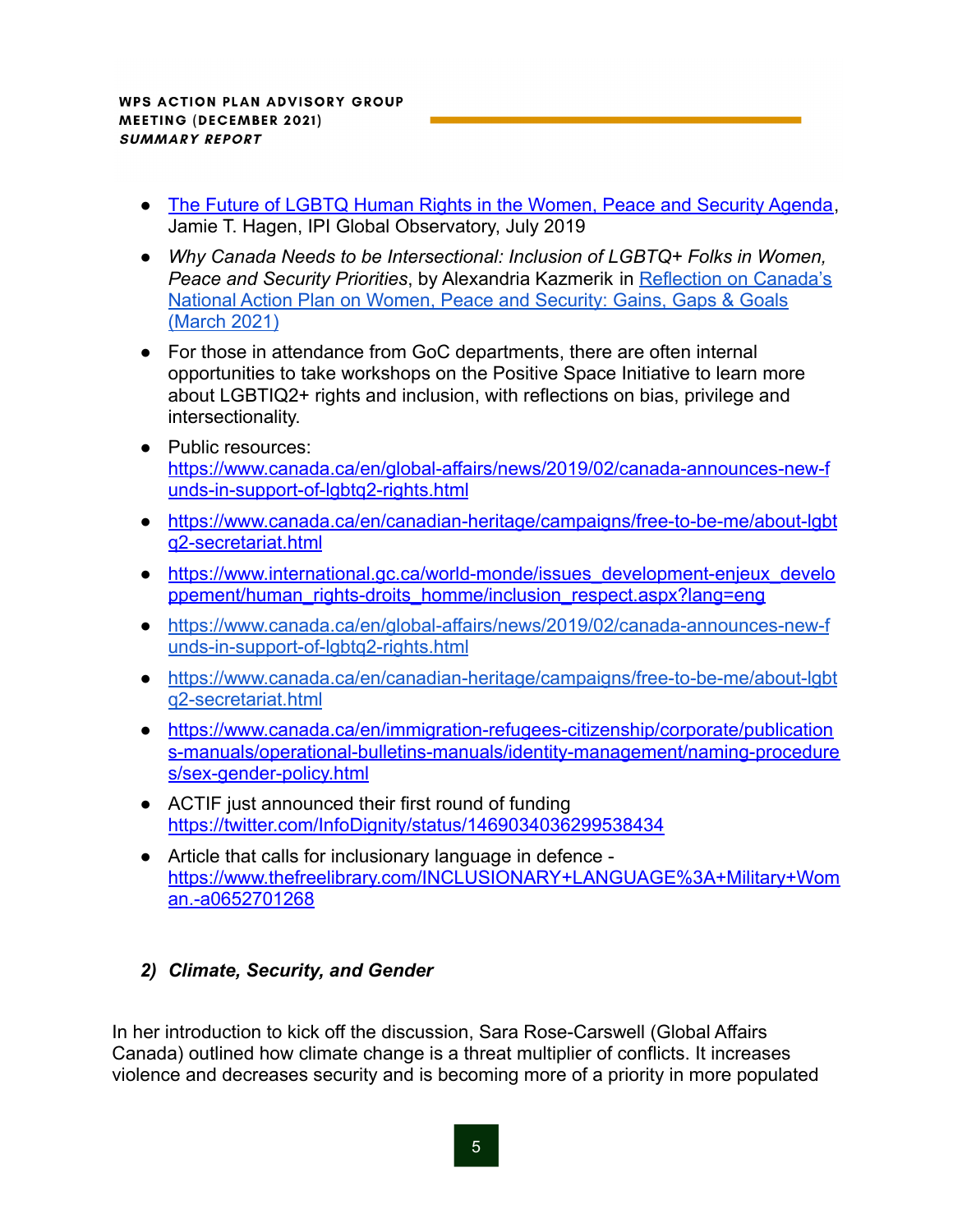and wealthier countries as these are directly feeling the effects of climate change. She noted that we must work together to strengthen approaches to disaster response, risk, recovery, and prevention.

Sara noted various gendered challenges and human security issues of climate change:

- Sexual violence. For example, in Canada we witnessed a spike in sexual violence after the Fort McMurray fires.
- Women often must travel longer for water and food and are more vulnerable.
- Livelihoods: Women are often either denied land rights in the first place or forced off their lands as arable agricultural and grazing land becomes more scarce. As a result, many become migrants and refugees, who face increased food, social and physical insecurity.
- Deforestation and unsustainable, and harmful land use practices: women land rights and environmental defenders who oppose these activities are increasingly targeted with violence and many have been killed, in regions all over the world.
- Women are also important actors in responding to climate change. They are trusted leaders in early warning response and recovery (as seen with COVID-19).
- Women are key actors in building resilience in communities, thus women need to be at the center of this decision making.

Yet to date, the WPS agenda has been slow to recognize climate change as a security risk. Sara argued that we can do more to make it a cross-cutting subject in the next CNAP. There is the potential for new government partners to join CNAP and support this through their implementation plans. As well there will be a new Center of Excellence on Climate Change and WPS must be a part of it (as the PM noted in his announcement).

The group developed on these points and raised other issues in their discussion:

- A civil society participant mentioned a potential United Nations Security Council resolution brought forward by Ireland and Niger that explored climate as a security threat that was vetoed by Russia. A government representative responded that Canada must continue to work with like-minded countries to integrate WPS and climate as much as possible in international discussions
- There was discussion on the links with extractive industries, conflict, climate, and WPS. One participant noted that the GAPS paper (included as pre-meeting reading material) spoke about the corporate sector and climate change and made the point that this relates to Canada. A civil society representative linked this topic to a [paper on petro-masculinity](https://journals.sagepub.com/doi/full/10.1177/0305829818775817) and stated that they are working on a framework to try and define where gender is *implied* in the climate conflict.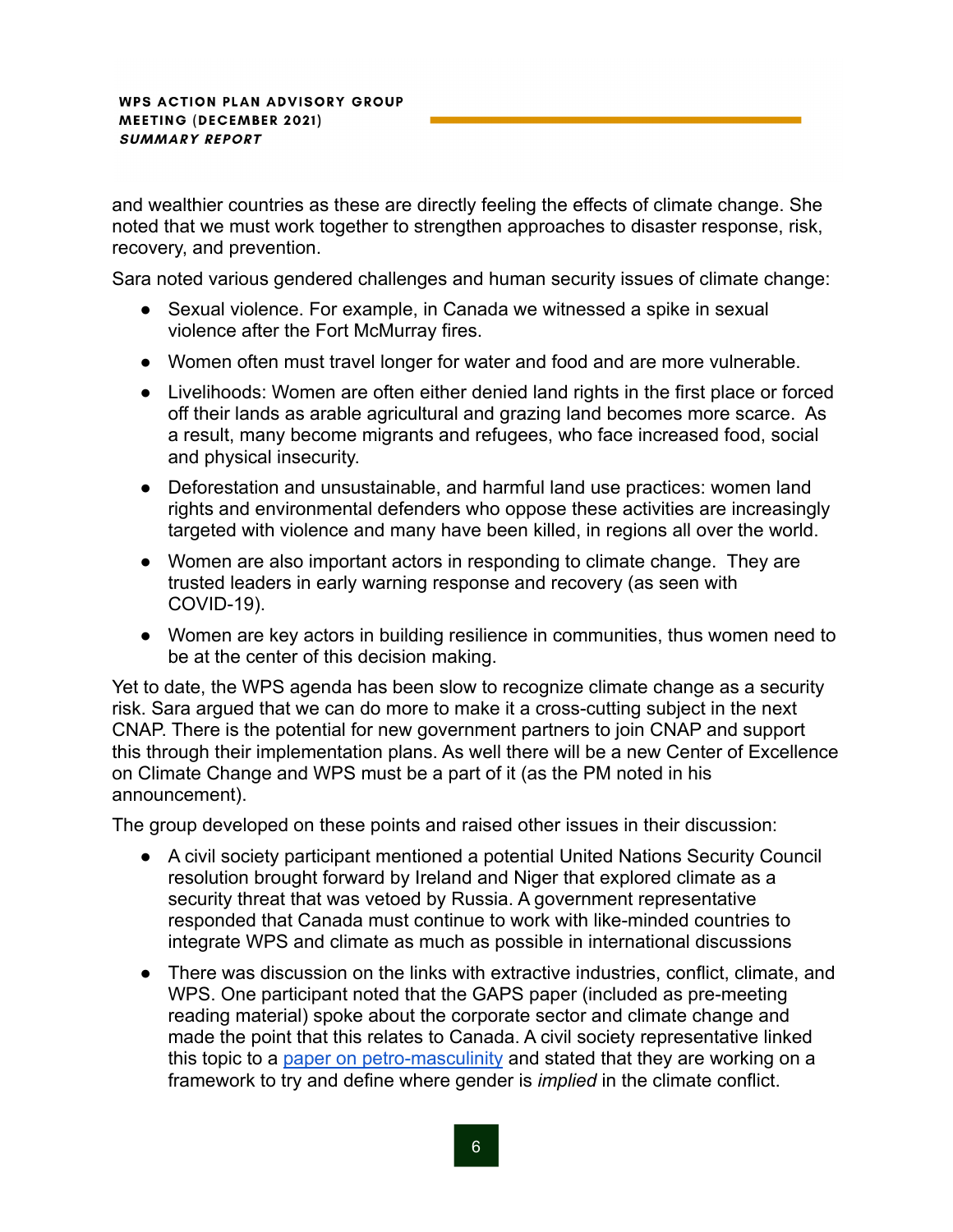Another participant commented on the links among racism, colonialism and Canada's mining industry abroad. Participants pointed out that the Feminist Foreign Policy (FFP) must take trade policy into account and the Feminist International Assistance Policy (FIAP) must also explore how Canada interacts in these environments.

- Questions were asked about how WPS issues will be part of new Canadian climate financing commitments, in particular how human security and fragility will be addressed.
- One participant noted that there are traditions that are practiced by Indigenous women that are more resilient and essential for survival, but they are also being slowly lost. This knowledge is very important to preserve.

The group also had suggestions and specific reflections for the next CNAP. There were arguments in favour of making the climate change element of the next CNAP detailed and the importance of advocacy to push for the climate agenda to be more prominent.

Participants identified the importance of commitments such as:

- Understanding interaction between WPS and human security in relation to disasters, possibly committing to conducting more vulnerability assessments using a gendered lens.
- Assessing survival and mortality, livelihood, healthcare, education, participation in decision-making, and how it varies amongst different demographic groups
- Conducting more research to understand the dynamics in conflict-affected situations. For example, one commitment could be to research how to approach conflict or disasters domestically versus internationally.

The group also noted several challenges in bringing climate change into the CNAP. A participant pointed out that human security and security files are very siloed within government departments. Although the CNAP is a very important way to bring them together, it's hard to do so because there is resistance to talking about WPS or gender in some of these areas. This is especially the case with more masculinized files like the extractive industry, conflict, or military. Another participant noted that it can be difficult to bring new government departments into the CNAP process as they often have questions around process (how many consultations, how to consult, how to make sure it evolves over time).

One final thought from the group: We could learn lessons from the inclusive "whole of society" gender responsive language of the Sendai [Framework](https://www.undrr.org/implementing-sendai-framework/what-sendai-framework) which engages the public, private, and civil society sectors. Men and women of diverse perspectives are really involved in operationalizing this and taking practical, localized approaches.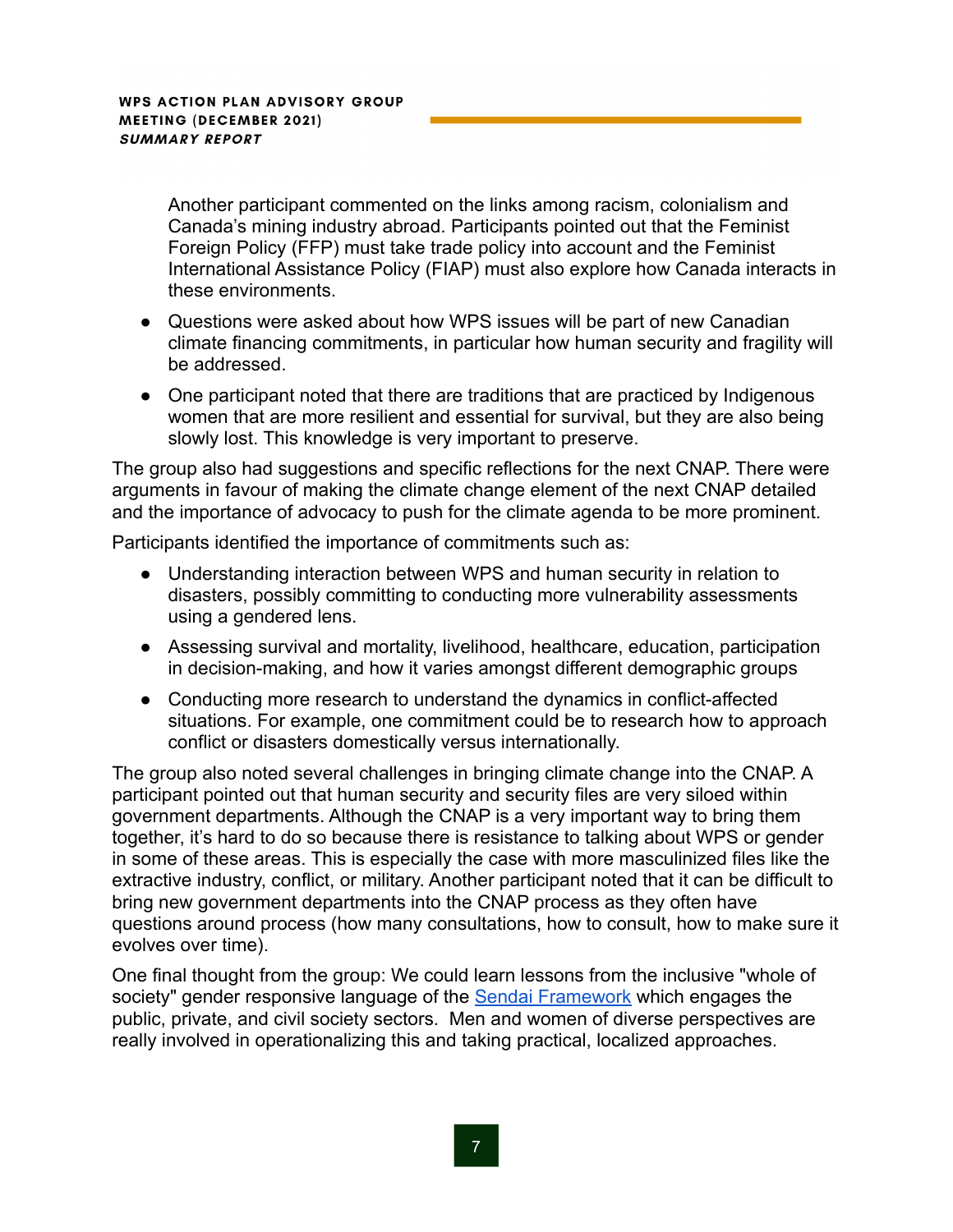#### **Suggested resources**

- [Defending the Future: Gender, Conflict and Environmental Peace,](https://gaps-uk.org/policy-brief-defending-the-future-gender-conflict-and-environmental-peace/) GAPS-UK, November 2021
- Elizabeth Smith (5 June 2020) [Scope for improvement:](https://www.sipri.org/commentary/essay/2020/scope-improvement-linking-women-peace-and-security-agenda-climate-change) Linking the Women, [Peace and Security Agenda to climate change](https://www.sipri.org/commentary/essay/2020/scope-improvement-linking-women-peace-and-security-agenda-climate-change) SIPRI
- Keina Yoshida and Lina M. Céspedes-Báez (11 January 2021), [The nature of](https://academic.oup.com/ia/article/97/1/17/6041490) [Women, Peace and Security: a Colombian perspective.](https://academic.oup.com/ia/article/97/1/17/6041490)
- Potential link of interest about the inclusive trade agenda: [https://www.international.gc.ca/gac-amc/campaign-campagne/inclusive\\_trade/ind](https://www.international.gc.ca/gac-amc/campaign-campagne/inclusive_trade/index.aspx?lang=eng) [ex.aspx?lang=eng](https://www.international.gc.ca/gac-amc/campaign-campagne/inclusive_trade/index.aspx?lang=eng)

#### *3) Decolonizing the WPS Agenda*

Daniel Canough from Crown-Indigenous Relations kicked off the discussion. He raised a number of issues that could be considered, including:

- How is the inclusion of GBA+ lens connected to the WPS agenda in a culturally appropriate way?
- Inclusion of traditional values and traditional knowledge, traditional law, traditional justice, and/or dispute resolution in WPS discussions.
- Engagement with Indigenous peoples has been done in relation to extractive industries in different conflict scenarios. How can communities be supported to make sure that human rights and environmental rights are not violated?
- It is important to look at how international development is couched within a colonial structure and legacy. We should consider what a decolonized international solidarity framework looks like, in Canada and globally.
- Healthcare provision is also an issue, including the definition of healthcare in relation to these synergies.
- Supporting Indigenous women in other parts of the world.
- Perhaps a framing is *community* peace and security.

He outlined the role and work of Crown-Indigenous Relations as a CNAP implementation partner. The department joined the CNAP a few years into the implementation of the second plan. They also released a national action plan on Missing and Murdered Indigenous Women and Girls (MMIWG) in the summer of 2021.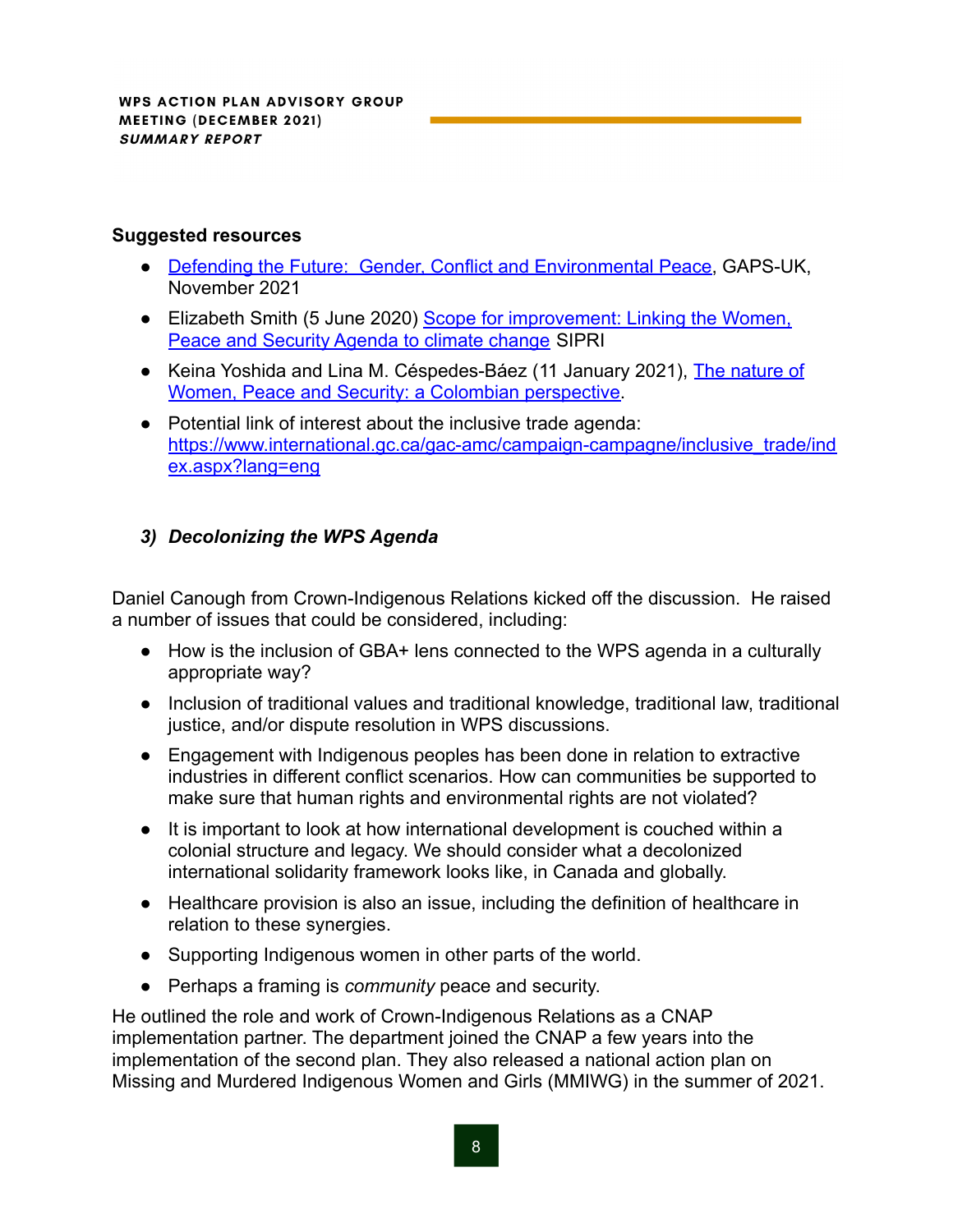Their priorities are set by Indigenous partners, for example the recent negotiation of UN resolutions in the General Assembly and the Human Rights Council. But these Indigenous partners are not part of WPS conversations in the same way. There are multiple demands on Indigenous organizations and they often have limited resources. Going forward it would be good to explore how we can best leverage Indigenous relationships or expertise from the MMIWG NAP.

In the group discussion that followed, there were responses to this presentation and new points raised.

- There was significant discussion on what consultation means and involves. Non-governmental participants reiterated both the importance of consultation and engagement and the challenges this poses given resource limitations. Is it possible to create specific entities within organizations to carry on the consultation work and expand their capacity? There was also a hope that consultations could go beyond CIRNAC. The challenge of not just feeding into existing government processes, but also setting agendas was raised.
- Participants asked how this process could respect the existing work that is done by Indigenous women leaders in *their* communities. They know best how to bring people together but are not getting the support they need to put their solutions into practice and reality
- Participants noted the need for honest and authentic representation. It's important for government officials to recognize that these issues are very real and life and death situations.

#### **Suggested Resources**

- *A Responsibility to Lead: A Domestic Lens to Women, Peace and Security Includes Indigenous experiences*, by Shayne Wong in [Reflection on Canada's](https://wpsn-canada.org/wp-content/uploads/2021/03/WPSNC_CNAP-WPS-Gains-Gaps-Goals_March-2021-4.pdf) [National Action Plan on Women, Peace and Security: Gains, Gaps & Goals](https://wpsn-canada.org/wp-content/uploads/2021/03/WPSNC_CNAP-WPS-Gains-Gaps-Goals_March-2021-4.pdf) [\(March 2021\)](https://wpsn-canada.org/wp-content/uploads/2021/03/WPSNC_CNAP-WPS-Gains-Gaps-Goals_March-2021-4.pdf)
- [Statement by Ms. Celia Umenza Velasco at the UN Security Council Open](https://www.womenpeacesecurity.org/resource/statement-unsc-wps-open-debate-october-2021/) [Debate on Women, Peace and Security,](https://www.womenpeacesecurity.org/resource/statement-unsc-wps-open-debate-october-2021/) October 2021
- "Ashinaabe Peacemaking is the New Justice": <https://www.youtube.com/watch?v=tng2A2NJYkU>
- AFN's First Nations Action Plan Report on MMIWG2S+: [https://www.afn.ca/wp-content/uploads/2021/06/First-Nations-Action-Plan-Report.](https://www.afn.ca/wp-content/uploads/2021/06/First-Nations-Action-Plan-Report.pdf) [pdf](https://www.afn.ca/wp-content/uploads/2021/06/First-Nations-Action-Plan-Report.pdf)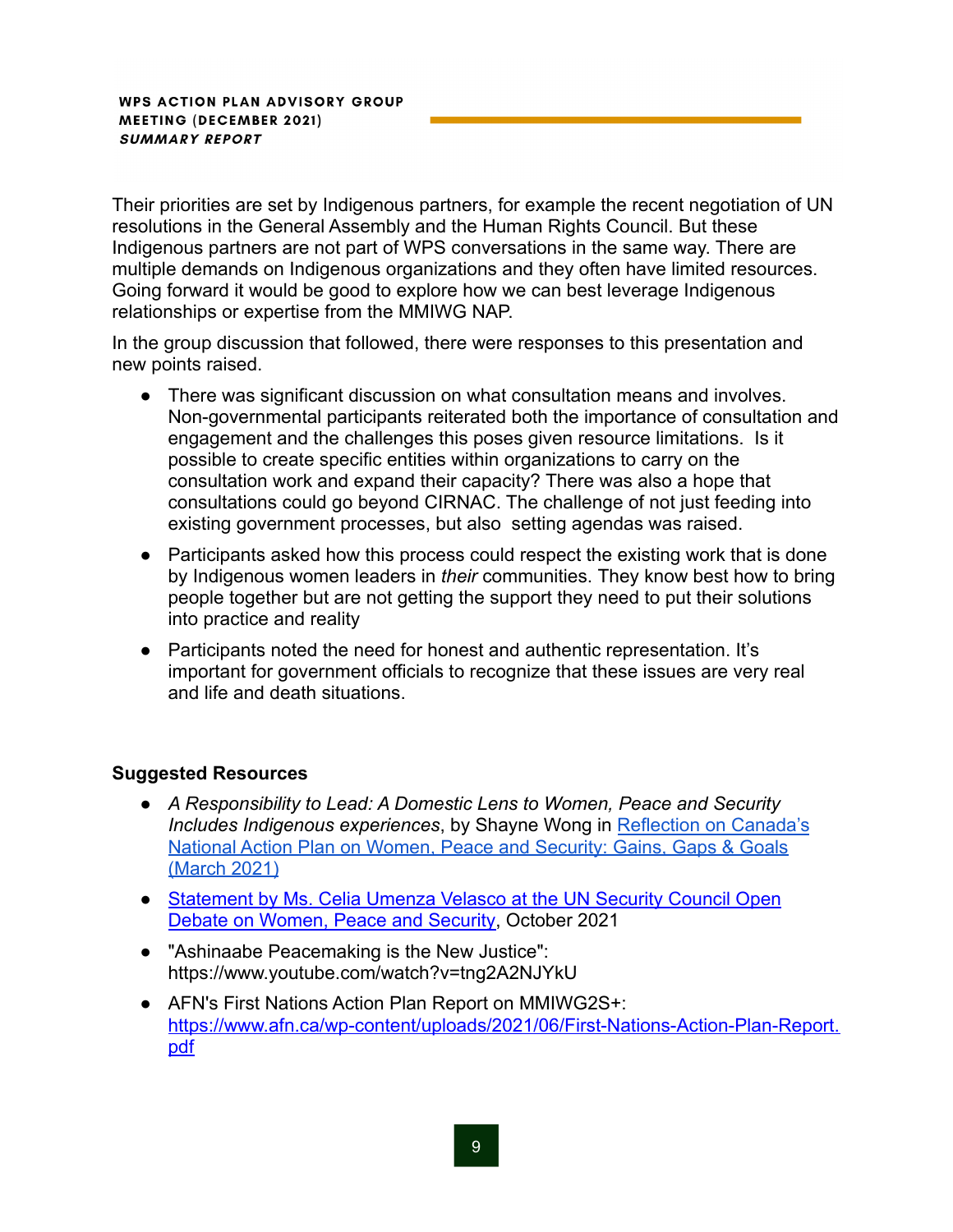WPS ACTION PLAN ADVISORY GROUP **MEETING (DECEMBER 2021) SUMMARY REPORT** 

#### *3) Ability, Disability and the WPS Agenda*

Susan Bazilli and Meenu Sikand (WPSN-C representatives) were the resource people for this group. Their opening remarks noted that despite feminist engagement on the topic of ability and disability and decades of advocacy by disability rights activists, the theme is not prominent in the WPS agenda. For example: "Only two of the ten resolutions on women, peace and security mention the needs of persons with disabilities explicitly, while none include an explicit reference to women with disabilities." (April 2021 Human Rights Watch Joint Submission on Promoting and Protecting the Human Rights of Women and Girls in Conflict and Post-Conflict Situations). Discussing why the theme is missing from the agenda is very important.

They pointed out that there are few readings on the topic and of the two shared as pre-readings, one dates back to 2010. There are no mentions in the Canadian and global WPS policy documentation on persons with disability.

Susan and Meenu noted that the role of women in this sector is often left out of the discussion on WPS - "when we look at the humanitarian sector, we see that women who become disabled through conflict are not included." They made the case for greater inclusion: "Say it, name it, change who is leading and include those who are excluded." Talking isn't enough. Without specific intentions that are documented, inclusion will not happen, "We need to proactively make space for women [with disabilities] at the table."

They encouraged the group participants to share and consider their respective work in ability, disability and WPS and make a recommendation to the WPSN-C to further the conversation on this thematic area.

During the discussion, participants made a number of key points:

- Disarmament and disability are an overlooked topic in WPS, and are linked to the Convention on the Rights of Persons with Disabilities (CRPD).
- Those working in the disarmament space work closely with those who have acquired disabilities from armed conflict. This includes the topic of victim's assistance, which is even further removed from current understandings of WPS.
- Unfortunately, there is little consideration of the people directly affected by weapons (such as land mines, cluster bombs, explosions, etc), and their effects on the wider community in WPS.
- Including the principles of inclusion, non-discrimination, and accessibility would be welcome for CNAP 3.
- The disarmament space is doing a significant amount of work to include people with disabilities, recognizing that most often the experts [in disarmament] are the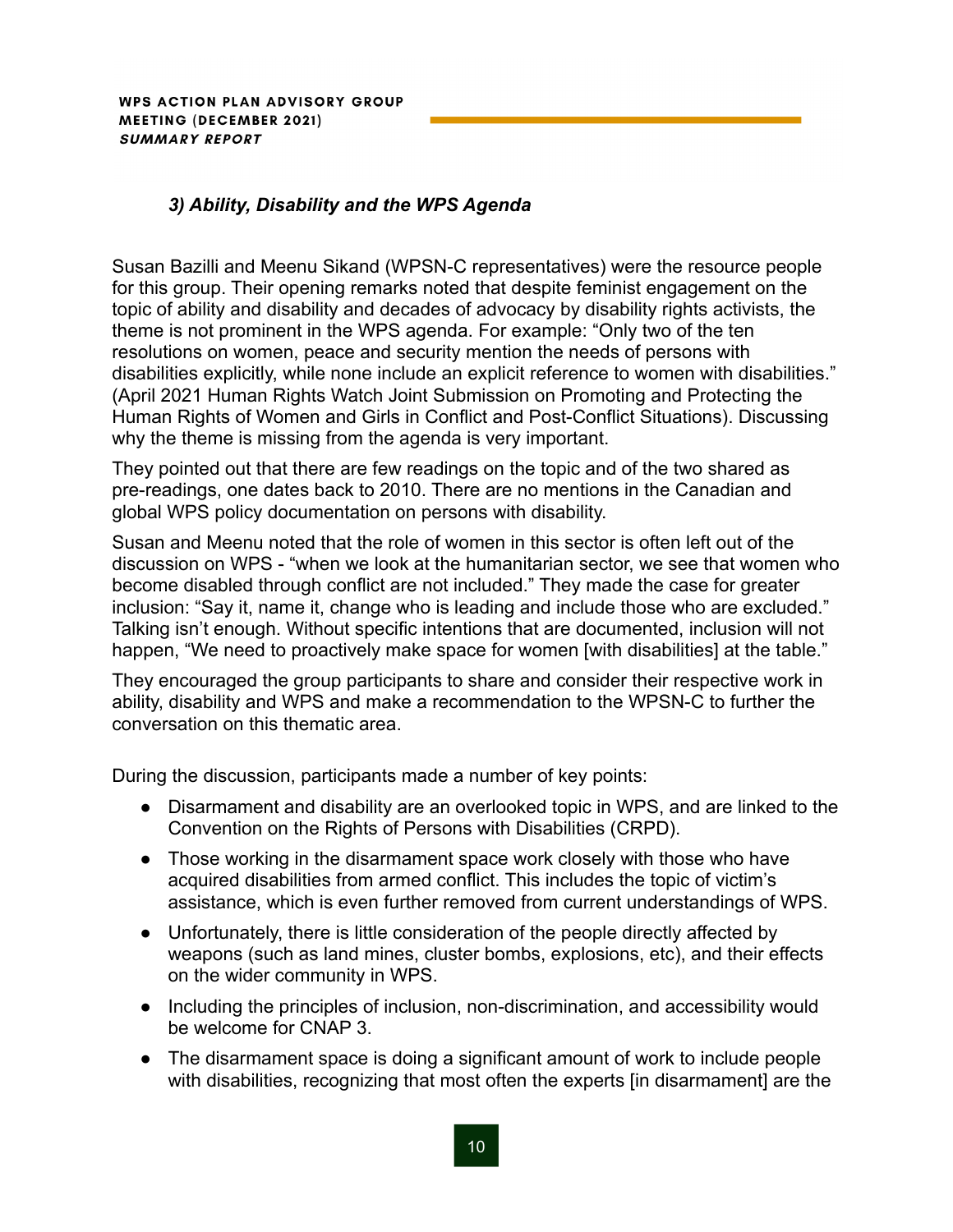people who have experienced the weapons directly. Recognizing this level of expertise in CNAP 3 is encouraged.

- Considering disability in intersectional analysis is something that Canada can improve on. For example, in Afghanistan, many colleagues working in the disarmament space are land mine survivors and now are at risk after advocating for women with disabilities. People with disabilities have not been considered by the resettlement programs. Moreover, it may not be possible to apply for resettlement with a disability, whether that is a visual impairment or otherwise. For example, it can be difficult to access funds from the bank, which has required standing in line for hours, which can present significant barriers for some.
- Group members acknowledged that programming needs a disability lens. Not all disabilities are visible and this should also be considered for the next CNAP.
- Government representatives acknowledged the important work that CSOs are doing in this area during COVID times, and that the GoC comes to the space in the spirit of learning.
- Participants noted that it is important to consider what WPS means from a domestic and implementation lens, as these issues aren't just applicable to conflict and post conflict countries, but are important in Canada too. For example, a recent study by a federal partner department has been looking at the barriers that individuals face in accessing justice and services, and is specifically looking at the issue with ability/disability as a lens. Activists are still fighting in Canada for the rights of persons with disabilities and despite the mechanisms in place, there has been little change for people with disabilities.
- It is important to consider 'gender' dimensions (not only women) when thinking about WPS and disability. A gendered analysis of ability, disability and WPS would help to better understand various issues more accurately.
- Any discussion on preventing and responding to SGBV in the new national Action Plan should take into account women, girls, boys, and men with disabilities, as SGBV is higher among this group.
- Regarding the domestic conversation, it is important to remember that a disability is not a niche issue and should be mainstreamed across all policies, as 15% of people globally are living with disabilities.
- The lack of understanding and a framework on disability within WPS needs more attention, and sharing personal stories makes an important contribution to an improved understanding.
- One participant shared an example of an organization's efforts to improve intersectional analysis and establish an accountability framework.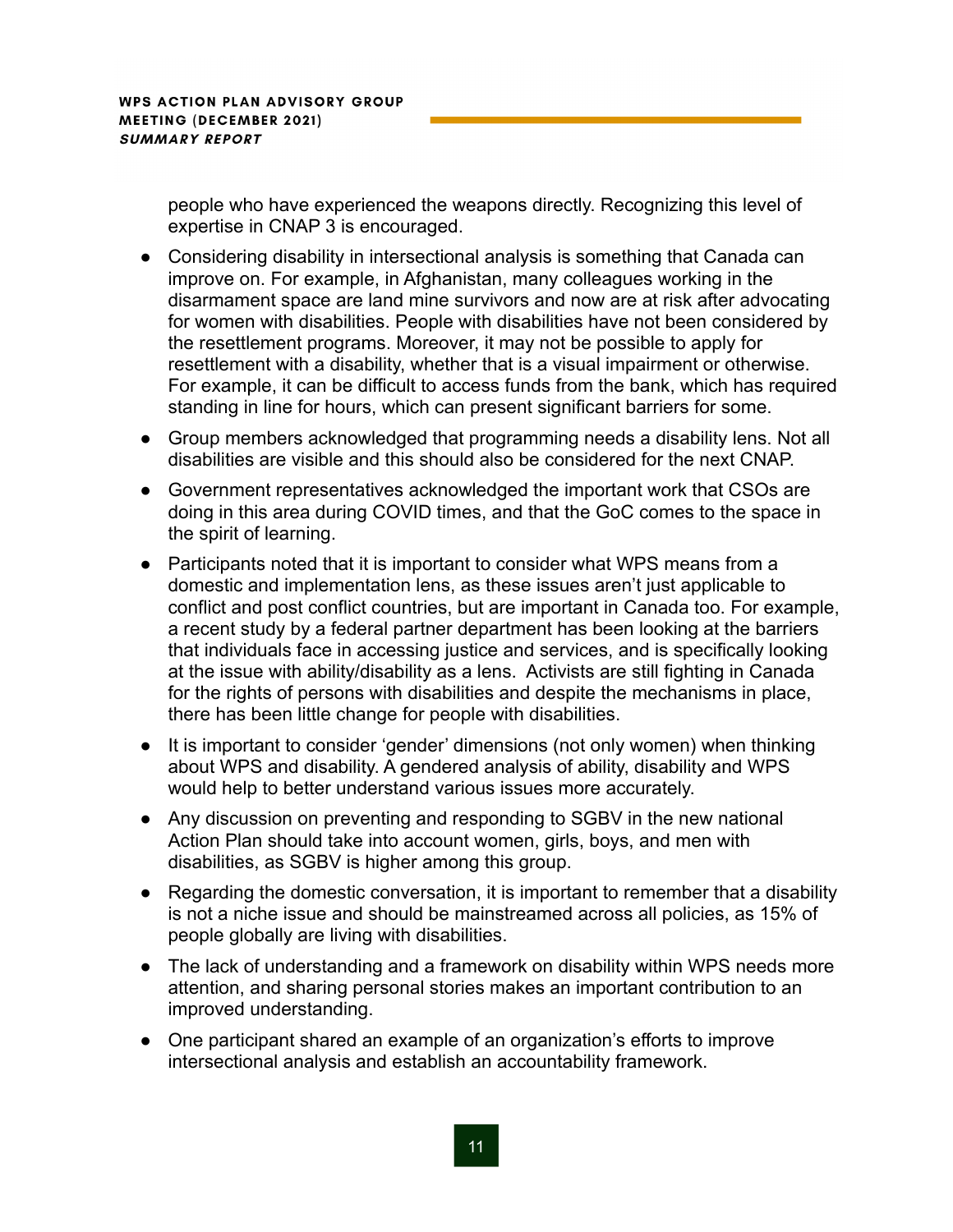- o Gender and diversity lens at organization was not sufficient.
- o A disability expert familiar with the organization was hired to mainstream disability within all the policies, establishing minimum standards regarding protection, gender and inclusion.
- o Established a commitment to collect sex, age, and ability/disability disaggregated data.
- A GoC representative noted how the importance of ensuring information is accessible to persons with disabilities was specifically highlighted in public engagement on the content of an Open Justice Commitment in Canada's next National Action Plan on Open Government. A small recent example of progress, Justice Canada recently made the Criminal Code available in braille. <https://www.justice.gc.ca/eng/csj-sjc/ccc/braille.html>

#### **Suggested Resources**

- [The Forgotten Peace Builders: Women with Disabilities,](https://womenenabled.org/pdfs/abstract-forgettenpeacebuilders.pdf)" Loyola of Los Angeles International and Comparative Law Review, 33 Loy. L.A. Int'l & Comp. L.Rev. 83 (2010).
- Joint submission on promoting and protecting the human rights of women and girls in conflict and post-conflict situations, Human Rights Watch (2021)
- UNFPA, International Disability Alliance et al. (2016). Decidimos. J[óv](https://www.unfpa.org/sites/default/files/pub-pdf/Disability_Guidelines_in_Spanish.pdf)enes con discapacidad por la igualdad de derechos y una vida sin violencia : [https://www.unfpa.org/sites/default/files/pub-pdf/Disability\\_Guidelines\\_in\\_Spanis](https://www.unfpa.org/sites/default/files/pub-pdf/Disability_Guidelines_in_Spanish.pdf) [h.pdf](https://www.unfpa.org/sites/default/files/pub-pdf/Disability_Guidelines_in_Spanish.pdf)
- UNFPA, Women Enabled, We Decide. Women and Young Persons with Disabilities. Guidelines for Providing Rights-Based and Gender-Responsive Services to Address Gender-Based Violence and Sexual and Reproductive Health and Rights, 2018: [https://www.unfpa.org/featured-publication/women-and-young-persons-disabilitie](https://www.unfpa.org/featured-publication/women-and-young-persons-disabilities) [s](https://www.unfpa.org/featured-publication/women-and-young-persons-disabilities)
- Muñoz, W., Salas, D. Promising practices in response to violence against girls and women with disabilities in Latin America and the Caribbean. Humanity & Inclusion, Spotlight Initiative. 2021: [https://serviciosesencialesviolencia.org/wp-content/uploads/2021/08/DISC-Resu](https://serviciosesencialesviolencia.org/wp-content/uploads/2021/08/DISC-Resumen-Ejecutivo-ENG.pdf) [men-Ejecutivo-ENG.pdf](https://serviciosesencialesviolencia.org/wp-content/uploads/2021/08/DISC-Resumen-Ejecutivo-ENG.pdf)
- Rights of persons with disabilities: <https://undocs.org/en/A/76/146>
- Washington Group on Disabilities: <https://www.washingtongroup-disability.com/>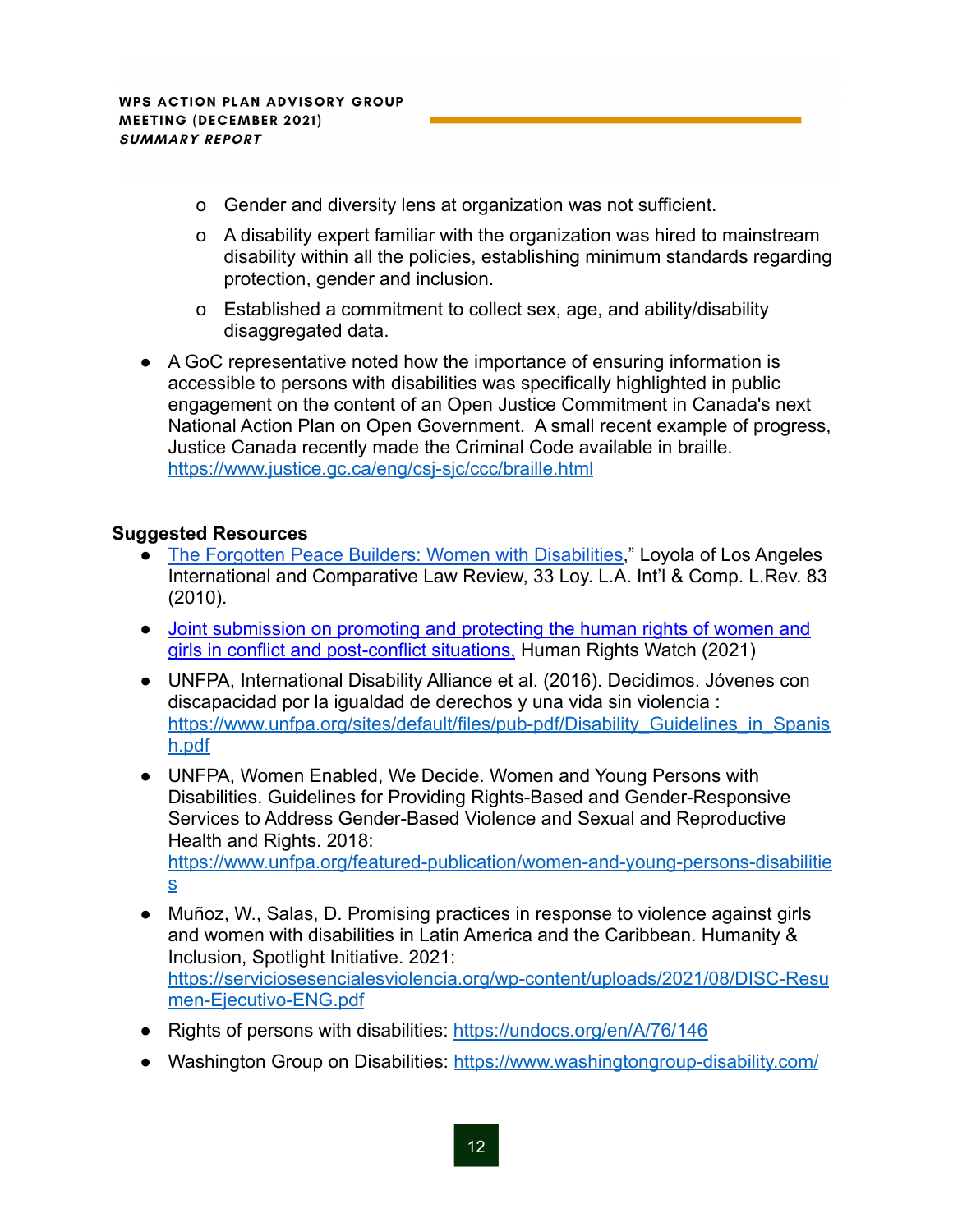● Recent working paper on the links between a disarmament treaty and other treaties that includes work on the Convention on the Rights of Persons with Disabilities (CRPD): [https://www.gichd.org/fileadmin/GICHD-resources/rec-documents/CCM\\_CONF\\_2](https://www.gichd.org/fileadmin/GICHD-resources/rec-documents/CCM_CONF_2021_5.pdf) [021\\_5.pdf](https://www.gichd.org/fileadmin/GICHD-resources/rec-documents/CCM_CONF_2021_5.pdf)

#### *4) Cyber security*

Allison Pytlak (Women's International League for Peace and Freedom), resource person for this group, began the session by providing an overview of key issues within cyber security, highlighting gendered challenges within cyber security and how the field can benefit from increased WPS analyses. She noted that cyber security covers a broad range of issues and has multiple dimensions, including a human rights dimension, an international policy and security dimension, and a technical and technological dimension. She emphasized that while these are distinct dimensions, they are also interrelated and overlap in many cases. She also noted the challenge in convincing decisions makers on the importance of gender dimensions within cyber security and technology discussions

Participants had many questions for Allison and noted that her presentation raised many issues that they had not considered before.

Allison's presentation and the discussion noted key points on the connection between gender and the cyber security field, including:

- $\bullet$  Participation the cyber sector is not gender diverse and is primarily male-dominated, both at the cyber diplomacy level and at the technical working level.
- Digital access and the gendered digital divide there exists a gender gap concerning technological access and technological literacy for women. Networks and Information/Communications Technologies (ICTs) are not always distributed evenly.
- Feminist activists, women peacebuilders, and women more generally use Information and Communications Technologies (ICTs) to advance the WPS agenda and participate in public life, politics, and peacebuilding.
- This use of ICTs for feminist activism also brings forth high risks of gender-based harms for women.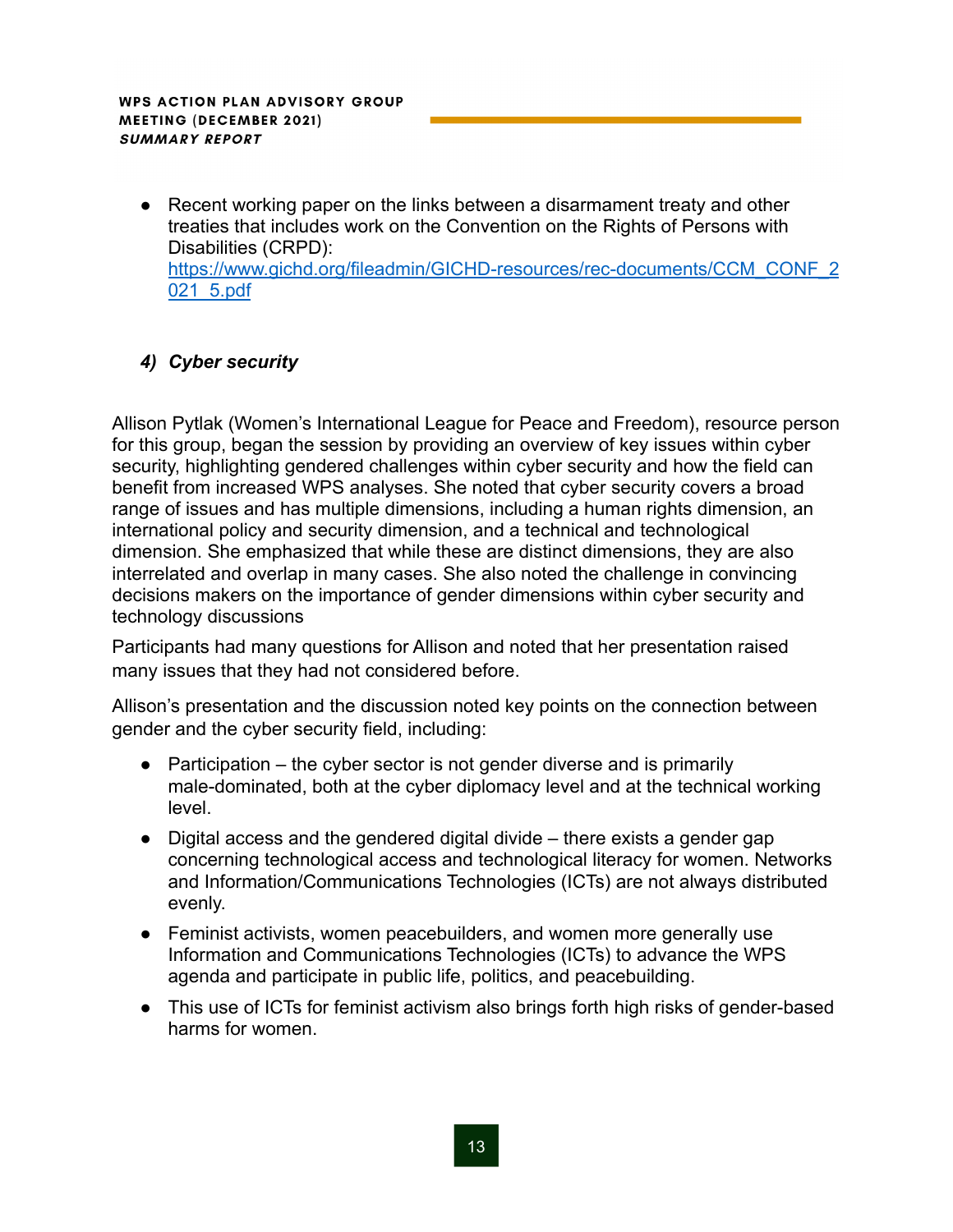- Gender determines how ICTs may be utilized. For example, ICTs might act as a lifeline for women attending school from home who may otherwise be unable to due to family commitments or restrictions.
- Disinformation campaigns have gendered impacts specifically misinformation campaigns by foreign governments. Online GBV is often gendered and sexualized within such campaigns. These campaigns also tend to be more directed towards women, and the nature of these attacks on women are very gendered/sexualized. This can become a disincentive and discourage women to continue in that career trajectory.
- Many aspects of cyber security can benefit from increased gender analyses, including the impacts of internet shutdowns, data breaches, economic cyber attacks, online radicalization, etc.
- Government organizations that cover these issues tend to be siloed, which poses a challenge in incorporating a more holistic approach that encompasses gender issues and human rights.
- Gendered analyses of cyber security have to be intersectional and address intersecting identity factors, such as race, that may affect levels of online vulnerability or the impact of online attacks such as attacks on critical infrastructure (like the recent attacks on health infrastructure in Canada).
- There is space to bring intersectional analysis of cyber security and the impacts of cyber attacks within broader cyber security strategies.
- None of the UNSC Resolutions on WPS have made reference to cyber space in the context of WPS in the past two decades.
- Only two WPS NAPs include a mention of cyber threat: Ireland's and Namibia's.
- Countries, including Canada, should work on including cyber security within NAPs and bring in domestic CSOs who are experts on these topics, to do so.

Allison noted that while Canada has made concerted efforts to look at gender in cyber security – particularly in the disparity of participation within the career field – Canada needs to do more. Canada's next NAP should have references to cyber security, including the gendered impacts of cyber attacks both domestically and globally, the gender divide in participation within the cyber security field, gendered access to ICTs, and gendered impacts of online harassment. Canada should ensure that it is bringing in CSO experts on the topic within consultations. Additionally, responses to cyber-attacks can be informed by GBA+ analyses to understand the gendered impacts of such attacks.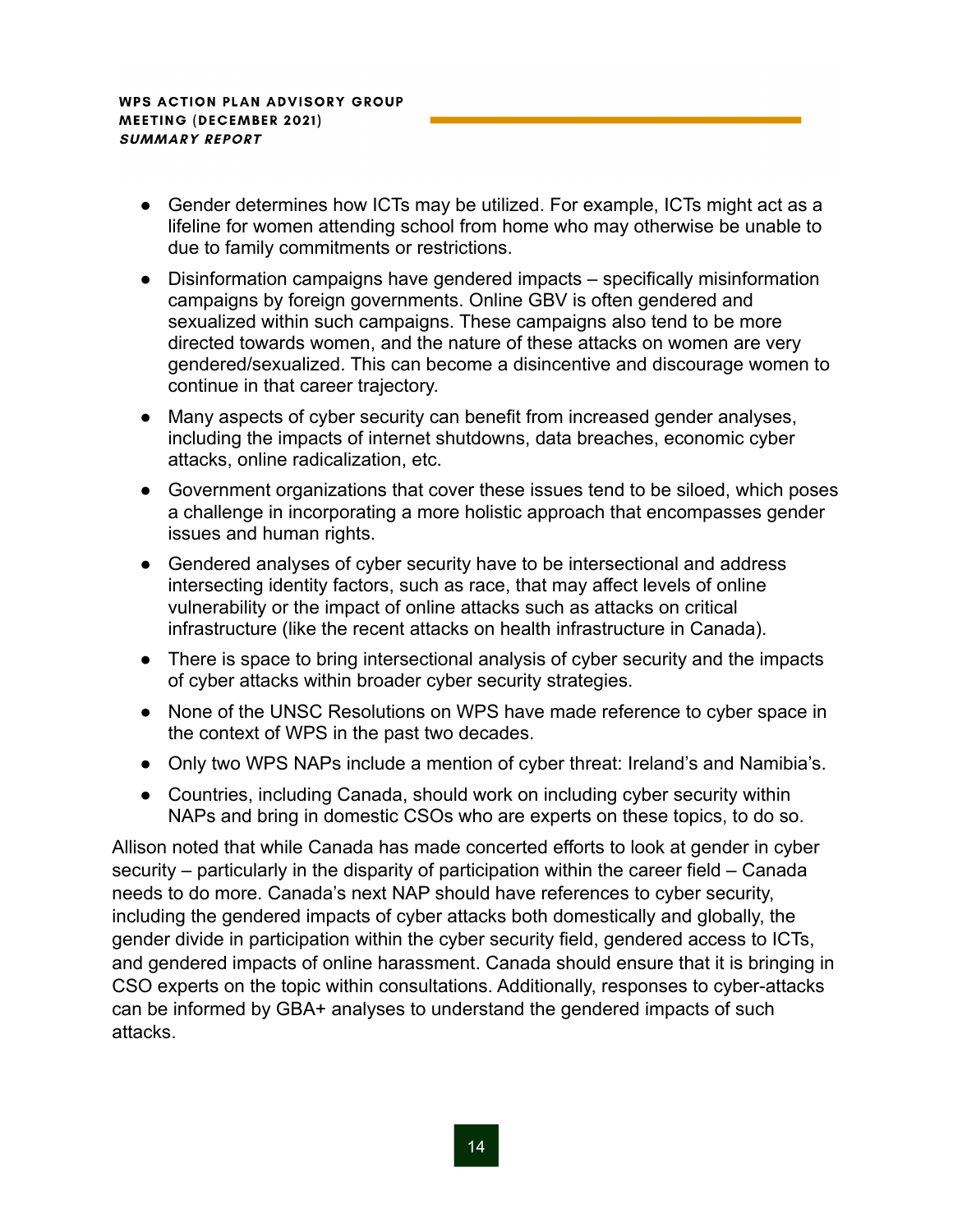#### **Suggested Resources**

- [Gender Approaches to Cybersecurity](https://unidir.org/publication/gender-approaches-cybersecurity) by Katharine Millar, James Shires, Tatiana Tropina, UNIDIR (2021)
- [Why Gender Matters in Cyber Security](https://www.wilpf.org/wp-content/uploads/2020/04/Gender-Matters-Report-Web-A4.pdf) by Deborah Brown and Allison Pytlak, WILPF (2020)
- [System Update: Toward a Women, Peace and Cybersecurity Agenda](https://www.unidir.org/publication/system-update-towards-women-peace-and-cybersecurity-agenda) by Lisa Sharland, Netta Goussac, Emilia Currey, Genevieve Feely, and Sarah O'Connor, UNIDIR (2021)
- [Gender Approaches to Cybersecurity](https://unidir.org/publication/gender-approaches-cybersecurity) by Katharine Millar, James Shires, Tatiana Tropina, UNIDIR (2021)
- [Why Gender Matters in Cyber Security](https://www.reachingcriticalwill.org/resources/publications-and-research/publications/14677-why-gender-matters-in-international-cyber-security#:~:text=Gender%20matters%20in%20international%20cyber%20security.,their%20gender%20identity%20or%20expression.) by Deborah Brown and Allison Pytlak, WILPF (2020)
- [System Update: Toward a Women, Peace and Cybersecurity](https://unidir.org/publication/system-update-towards-women-peace-and-cybersecurity-agenda) Agenda by Lisa Sharland, Netta Goussac, Emilia Currey, Genevieve Feely, and Sarah O'Connor, UNIDIR (2021)
- [AC 5: Technology and Innovation for Gender Equality,](https://www.wilpf.org/wp-content/uploads/2021/02/Action-Coalitions-and-WPS-Policy-Brief-5.pdf) WILPF.
- [Women, Peace, and Security and Human Rights in the Digital](https://gnwp.org/digitalization-research-report/) Age: Opportunities and risks to advance women's meaningful participation and protect their rights, **GNWP**

#### **Plenary Discussion**

After a short break, participants return to a plenary discussion moderated by WPS Ambassador Jacqueline O'Neill. The goal was to share highlights and some of the themes discussed in the small groups. The Ambassador asked the group to see where there is energy around engagement for the drafting of the next National Action Plan and where we want to follow up and have further discussions.

#### *Highlights from the small group discussion on "Queering the WPS Agenda"*

- The language we use is very gendered and remains very focused on gender as a binary. We need to look at the working language and how it communicates our approach. It is an entry point in how we understand and see things. Can we focus on how we can change that language?
- There is a question about whether or not we bring these issues into WPS or if we need a separate discussion. One person noted that they found the insight "We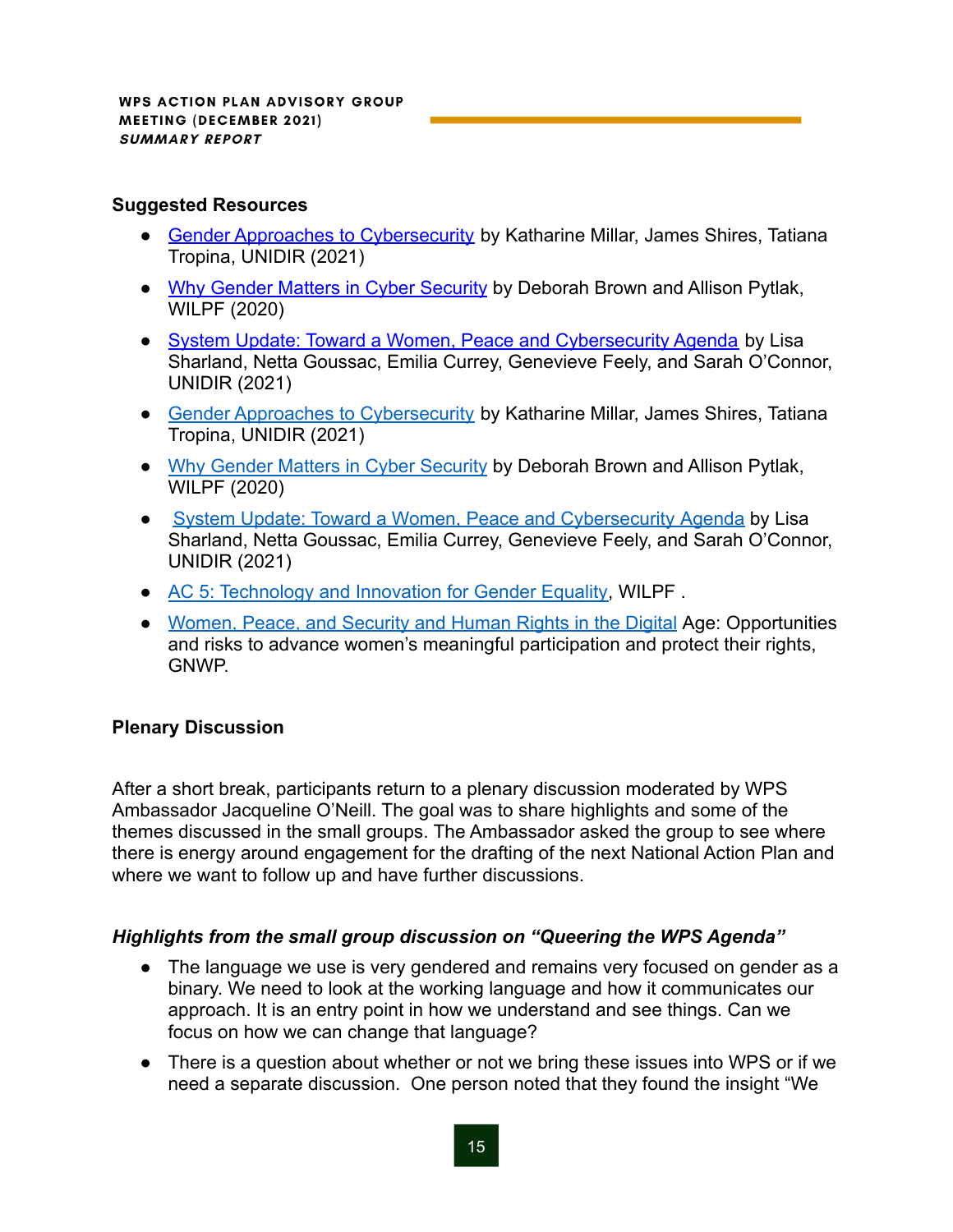are doing harm when we are not bringing this discussion into current discussions" to be very powerful.

- It's important to have these conversations. We should have a better understanding about how this fits into the larger WPS discussion
- This takes a personal shift. There is a need for personal reflection. There are people who have the knowledge, dedication, passion for the issues – both inside and outside of government. However, it is also important going forward that these discussions be more systematic and more institutionalized.
- The group also discussed the importance of a clear policy statement from the Government of Canada. It's important to have something that can be pointed to as Canada's position on LGBTIQ+ internationally.
- An important question is how to we bring WPS specifically (and feminist approaches generally) and LGBTIQ+ issues together and not see them as competing or siloed. Right wing movements see how they are connected. The 'anti-gender' movement targets anyone one who is gender non-conforming and people who step away from 'traditional' gender roles or identities.
- There were questions on whether or not we should call this agenda "Gender, peace, & security" or WPS.
- Many NGOs and others in civil society are developing more nuanced, accurate language. CNAP 3 planning could include an assessment of what is being done by other organizations, whether new vocabularies or otherwise.

#### *Highlights from the small group discussion on "Climate, Security, and Gender"*

The group rapporteur highlighted points that are outlined in the earlier section, so not repeated here.

Additional points raised include:

- With WPS and gender issues, there is always pushback. We need to acknowledge opponents will disagree on both climate and gender, combined and individually. In many climate discussions there is resistance to highlighting gender issues versus the safety of everyone. There is a lot of political resistance in international spaces. Our strategies will have to take this opposition into account.
- GAC needs to institutionalize/operationalize this connection between climate security and gender, one of the hardest things to ask, institutionalizing is always the goal, but how much is it achieved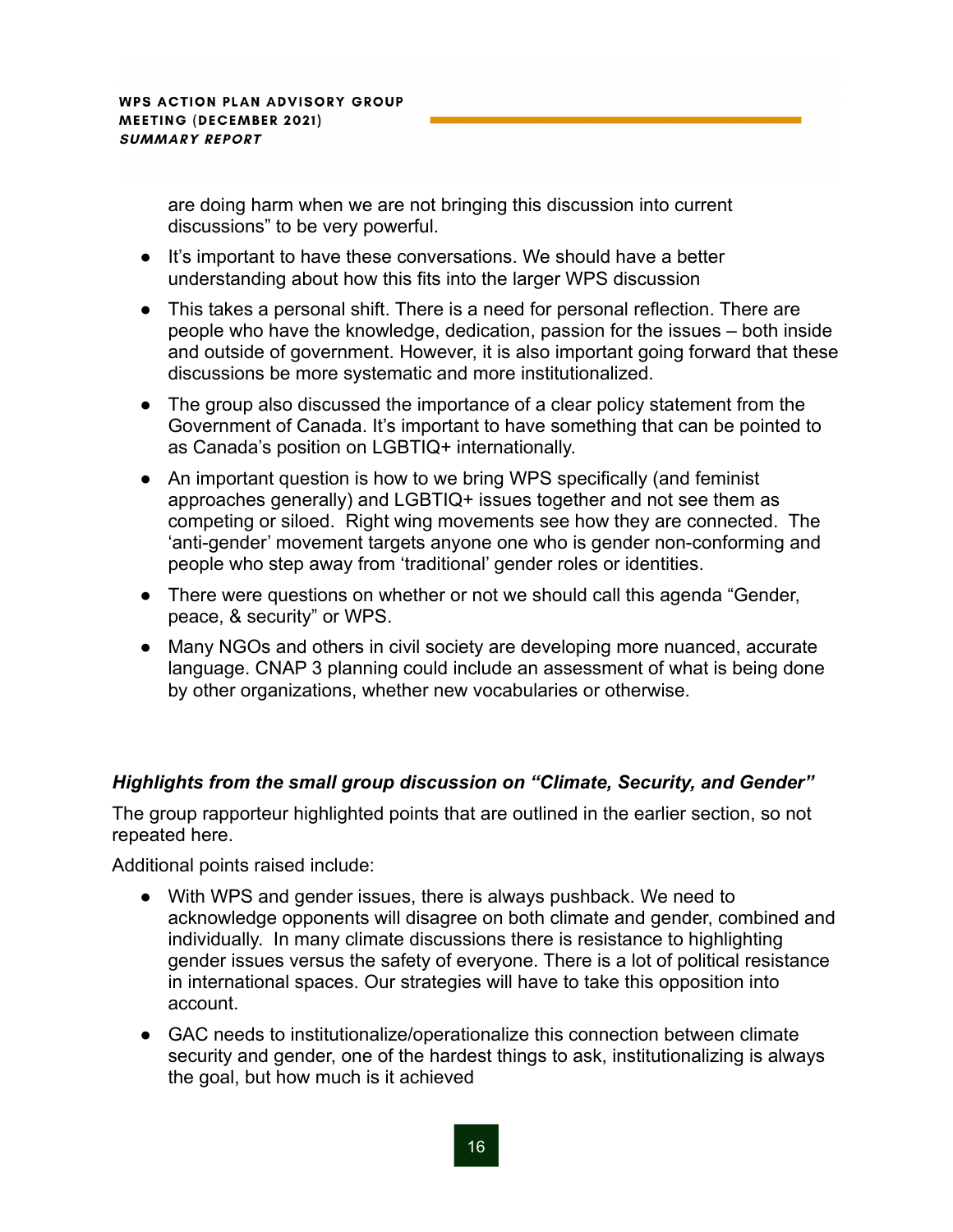- There is a lot of capacity in the group and many people are thinking deeply about climate and security coming together with gender analysis/perspectives. There has been a lot of growth in thinking about these topics since 2017.
- What's the best way of addressing these issues in the next CNAP? Is it a cross-cutting theme or should there be specific objectives? There was no consensus in the discussion.
- Environment & Climate Change Canada is a potential new CNAP signatory. There have been initial discussions with them.

#### *Highlights from the small group discussion on "Decolonizing the WPS Agenda"*

Group members noted that there were many key takeaways related to conversation around the next iteration of the CNAP and its domestic agenda. They stressed the importance of making sure this is not an afterthought.

Issues noted in the plenary discussion included:

- Making connections and building relationships is key. There are so many individuals on the ground that have solutions, how do we raise their voices, recognize them as experts. How do we amplify solutions from the ground up? How do we strategically align ourselves with those individuals that have the passion, experience, and knowledge base in moments of allyship? How can the WPS work be done in a way that acknowledges and builds on (rather than repeats) work that has already been done and/or is ongoing. It is important to make sure we're not asking the same questions. It's important to build on previous conversations. Sometimes it's about new consultations. Sometimes it is about relying on documents that have already been produced in a collaborative way, integrating what we already have into the next CNAP, answers that have already been published
- First Nations organizations are doing this work. All these things need to be First Nations led. There are often regional solutions that should be woven together.
- We also need to recognize that we're pushing against hundreds of years of colonial and genocidal policies.
- The CNAP should include MMIWG NAP and implementation as well as UNDRIP.
- Indigenous organizations do want to continue to collaborate, but capacity is limited.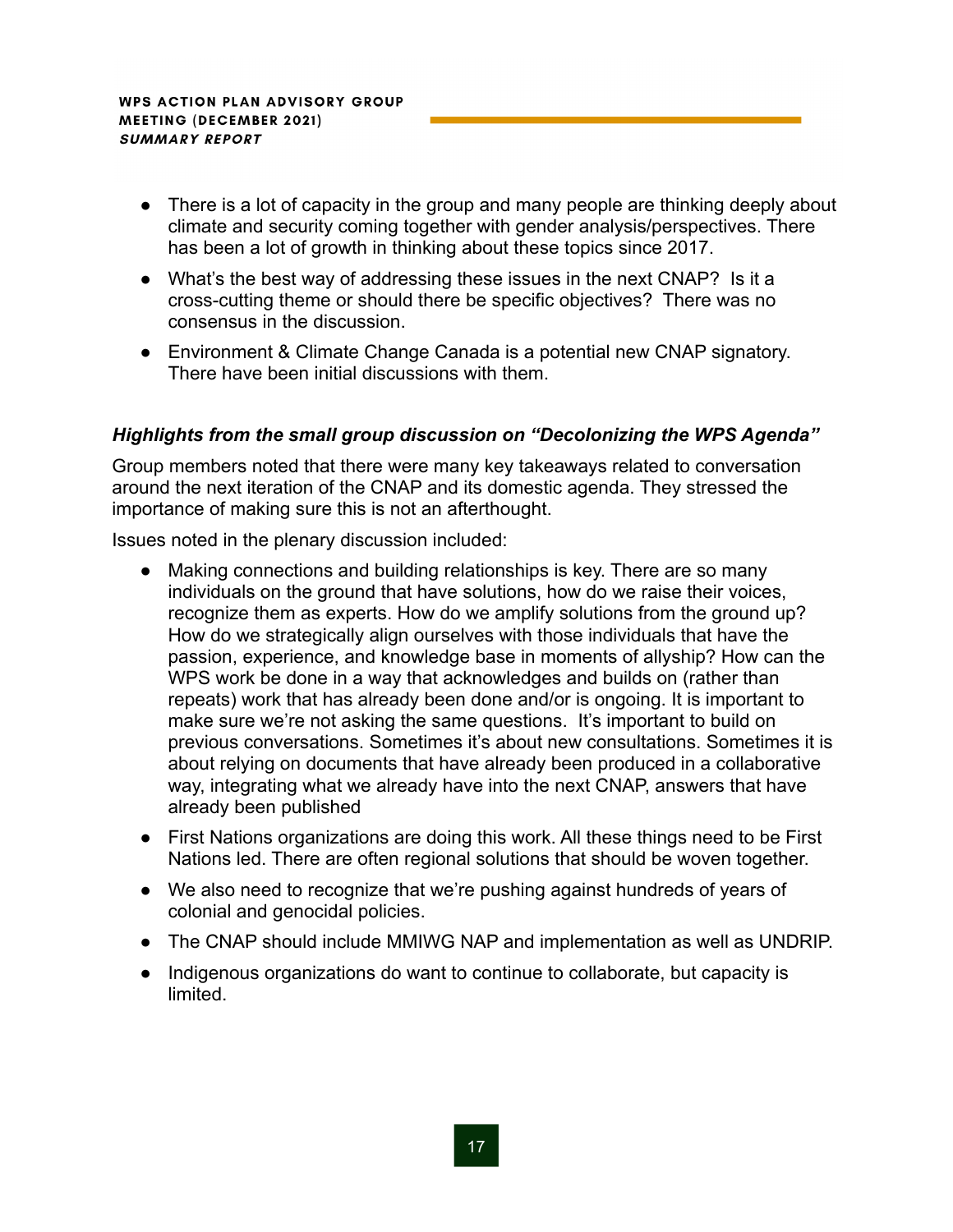#### *Highlights from the small group discussion on "Ability, Disability, and the WPS Agenda"*

When looking for reading material, there is not a lot on WPS and disability specifically. Yet people with disabilities represent about 15% of the global population.

There are various issues that should be included this discussion, including:

- Disarmament/disability linkages.
- Visible versus invisible disabilities (people do not need to disclose their specifics).
- Acquired disabilities, those that are the result of conflict.
- The issue is often important but not addressed. For example, in the recent efforts around evacuation and asylum for Afghans, there was no accounting for disability challenges.
- Need for accountability frameworks to be in place.
- Participation and accessibility are key issues. This includes taking into consideration basic accessibility needs (eg meetings in buildings that are not wheelchair accessible).
- Whose voices are heard? Can policies be reviewed by women with disabilities?

Other points made during the discussion included:

- Again, as in other areas, there is no paper, no policy, or similar from the government of Canada that explicitly lays out the approach to be taken. Unless you name it, it is not going to have any life to it outside of this conversation. Need to be explicit, that anything the federal government does with regard to the WPS agenda outside of Canada should meet the same accessibility requirements that it would need to meet inside of Canada.
- Disability should not be an afterthought in the next CNAP. It should be there from the beginning of the design, within implementation plans, etc. This is part of the " $+$ " in GBA $+$ .
- How will progress be measured? What will be the accountability measures?

#### *Highlights from the small group discussion on "Cyber security"*

The rapporteur noted many of the points outlined earlier from the opening presentation by Allison Pytlak. These are not repeated here. See above.

In the plenary discussion, additional points included:

• The CNAP is an interesting opportunity to explore gender dimensions of cyber security (including threats). Given that many government departments sign on to